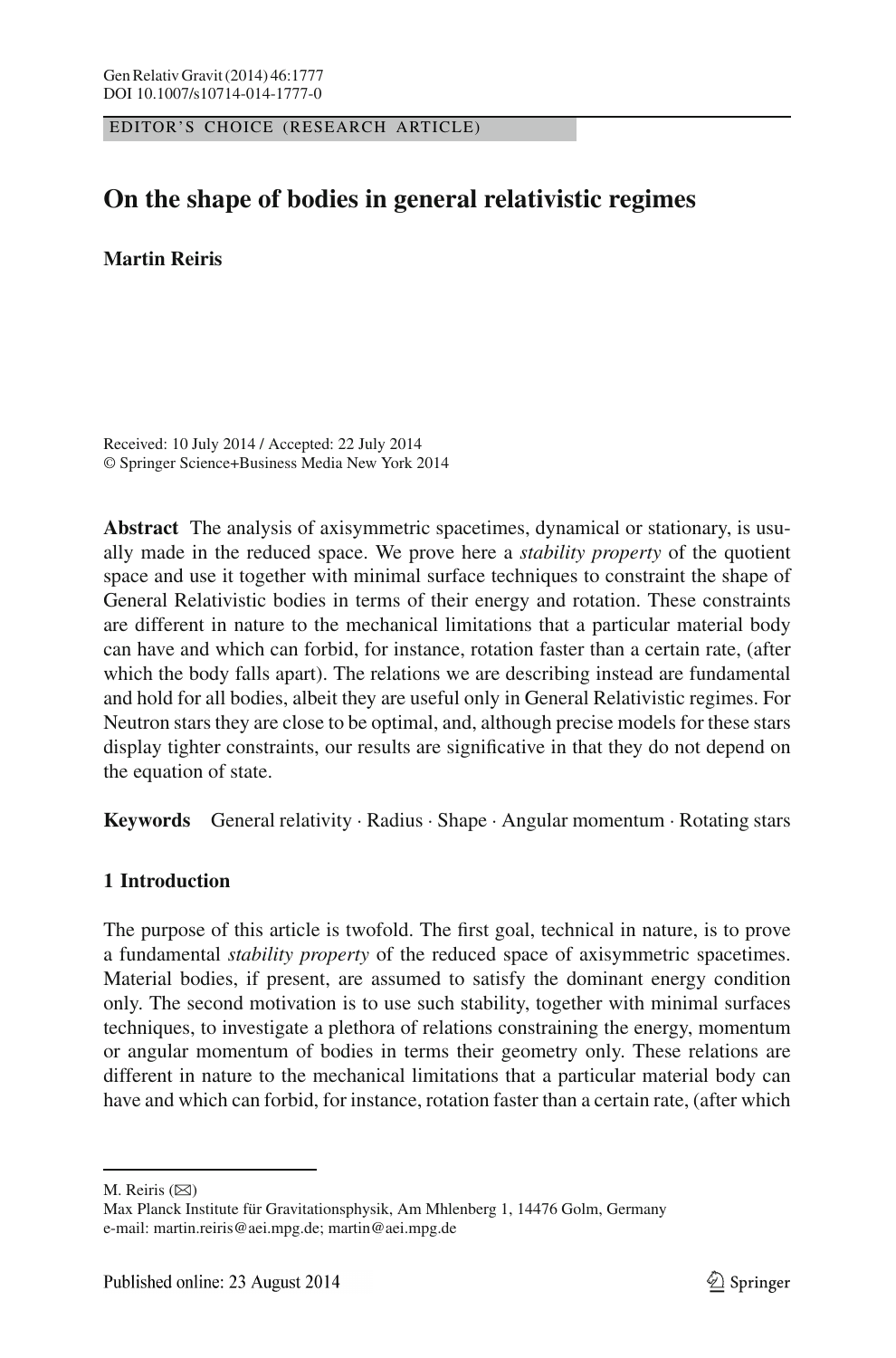the body falls apart). The relations we are describing are instead fundamental and hold for all bodies, albeit their usefulness is only in General Relativistic regimes.

Ever since the dispute between Newton and Cassini on the shape of the earth, decided victoriously on Newton's side (see [\[4](#page-21-1)] and ref. therein), the interest on the relation between mass, rotation and the shape of bodies, never ceased. Great attention was paid in particular to the analysis of self gravitating *figures of equilibrium*, with the obvious importance for astronomy. A large list of conspicuous physicist and mathematicians contributed to the study. Notoriously, Newton himself, Maclaurin, Dirichlet, Riemann, Poincaré and Chandrasekhar, among many others (see [\[4\]](#page-21-1) for an historical account). But all this is the realm of Newtonian mechanics. With the advent of numerical simulations, the classical lines of investigation continued vigorously into General Relativistic regimes. Meinel et al. [\[15\]](#page-21-2), for instance, did an exhaustive study of *relativistic figures of equilibrium* for fluids, including systems where matter and black holes are in mutual balance. The literature on the subject is indeed very big. The survey [\[22\]](#page-21-3) by Stergioulas, contains a complete discussion on the subject.

What it seems to be not properly accounted in the literature, is that the shape of these relativistic figures of equilibrium are tightly linked to their energy or their angular momentum through definite and sometimes simple rules. The relations we are referring to do not depend on the equation of state of matter and are the expression of the structure of the General theory of Relativity, rather than of the particular material model. The present work intends to investigate these relations in a more systematic way.

Many criteria on black hole formation existent in the literature can be used in the form of geometry-energy relations for bodies in static equilibrium. For instance in [\[1](#page-21-4)], Bizon et al. stated an outstanding condition (an inequality), which, when it holds, proves the presence of an apparent horizon. The result applies to dynamical but spherically symmetric systems as seen over maximal and asymptotically flat slices. As a system consisting of a body resting in static equilibrium is not a black hole, then the opposite inequality must hold for it. The relations we seek in this article are relatives of this last one, but apply in dynamic situations as well and are not restricted necessarily to spherical symmetry.

In a seminal work [\[19\]](#page-21-5), Schoen and Yau argued somehow in the opposite direction. First they defined a geometric radius  $\mathcal{R}_{SY}$  for bodies. This radius depends innately on the time-slice, or, loosely speaking, on the "instant at which the body is observed". It was then shown that if the slice is maximal, then we have

$$
\mathcal{R}_{\text{SY}}^2(\mathcal{B}) \le \frac{\pi}{6\rho_0},\tag{1.1}
$$

provided that  $\rho - |j| \ge \rho_0 > 0$  holds on B. Finally, this inequality is used to prove that, if on a certain time-slice (necessarily non-maximal) we have  $\mathcal{R}_{SY}^2(\mathcal{B}) > \pi/6\rho_0$ then an apparent horizon (past or future) is present.

The Schoen-Yau argument can be summarised as a procedure. It starts by proving a geometric inequality for bodies on maximal slices and then promote it, (by a suitable use of the Jang equation), to a black hole formation criteria (on non-maximal slices). This procedure is by now standard, (see [\[12](#page-21-6)] and references therein). The results of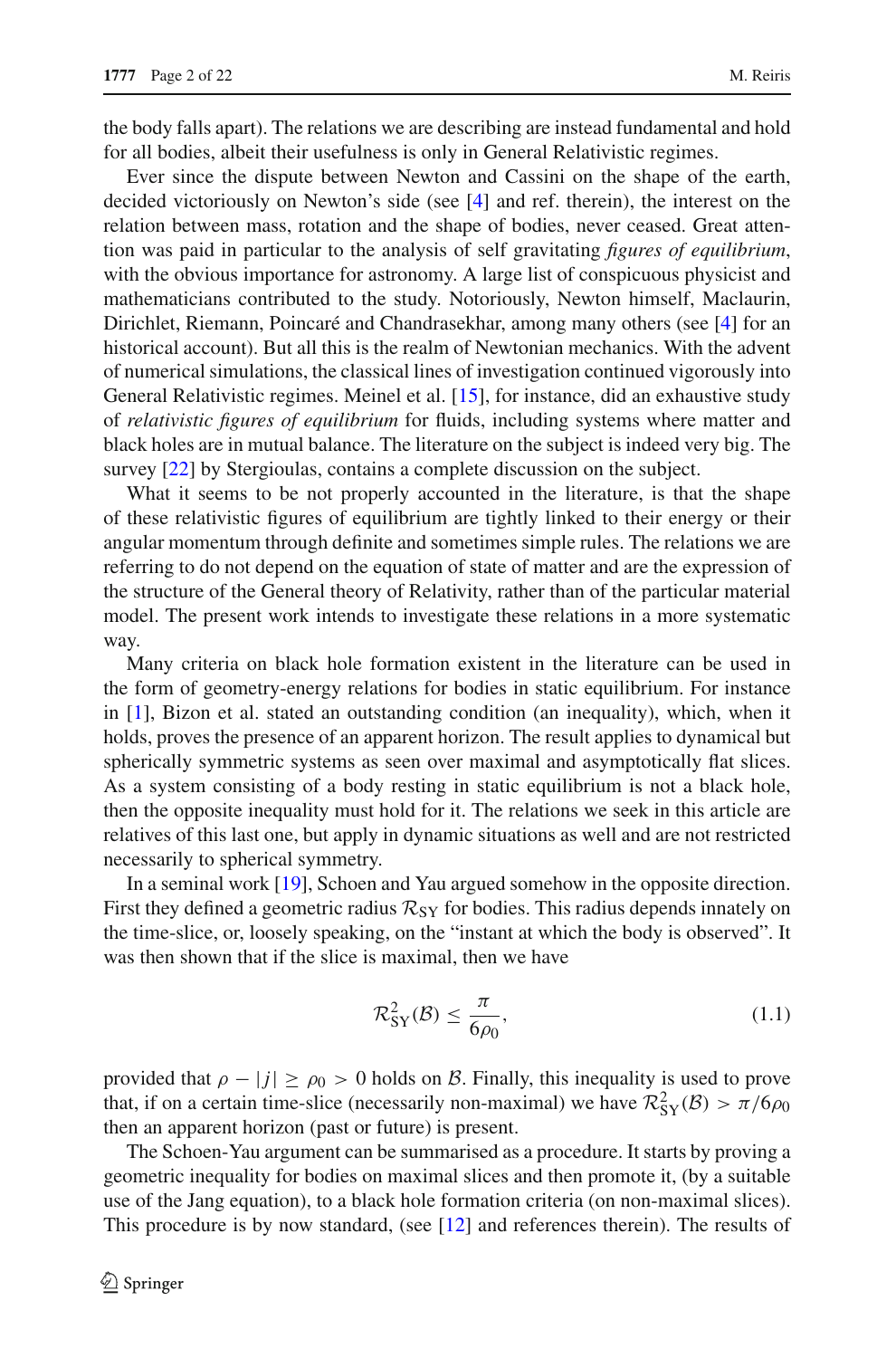this paper deal with bodies on maximal slices and could (in principle) be used to obtain criteria for black hole formation through the mentioned procedure. This is particularly relevant considering that part of this article focuses on angular momentum and that, until now, no black hole formation criteria exists based on it.

The work of Schoen and Yau was resumed by  $\acute{O}$  Murchadha in [\[16](#page-21-7)]. There it was emphasised for the first time that the Schoen and Yau radius can be useful to constraint the size of stars in terms of their energy density. Later, Klenk [\[13\]](#page-21-8) used similar ideas to study size constraints for rotating stars, although he assumed the stability of the equatorial disc which is not justified at high densities (see the *Discussion* in [\[13\]](#page-21-8)). Recently, Dain [\[8](#page-21-9)] argued on the existence of a meaningful definition of the radius  $\mathcal{R}(\mathcal{B})$  of bodies for which the universal relation,

$$
|J(\mathcal{B})| \lesssim \frac{c^3}{G} \mathcal{R}^2(\mathcal{B})
$$
 (1.2)

<span id="page-2-1"></span>holds, at least on maximal slices. Some of the ideas of the present article are based in the work [\[8\]](#page-21-9). We will also validate part of it.

The Schoen and Yau radius, or the Ó Murchadha radius, were criticised fundamentally on the grounds of meaning and computability. What do these radii measure in complicated rotating bodies, and how are they related to simple magnitudes of a body like diameter, surface-area or volume? The answer to this question depends very much on the behaviour of stable minimal discs embedded in the region enclosed by the body, and this is in general very difficult to determine and to relate.

Nevertheless, in the context of axisymmetry, (the one on which we are going to concentrate), there is a turnaround allowing to use minimal surface techniques in a more sophisticated way and to extract relevant information of familiar geometric magnitudes. The crucial fact to realise is that the quotient space of maximal slices satisfies a stability property identical to that of stable minimal surfaces on the ambient threespace. Techniques of minimal surfaces can then be applied and geometric information of the ambient space can then be obtained.

Let us explain briefly this fundamental fact. It will be called the *stability property of the reduced space* and is discussed in full extent in Sect. [2.2.](#page-12-0)

This article concerns the geometry of bodies  $\beta$  when they are observed over maximal, axisymmetric and asymptotically flat slices  $S$ . The bodies are not assumed to be in stationary equilibrium. For simplicity we assume that  $S$  is diffeomorphic to  $\mathbb{R}^3$ . Consider a stable (non-necessarily axisymmetric) compact surface S embedded in S. The surface can have boundary or not. In this context, for all real functions  $\alpha$  of compact support in the interior of S we have

$$
\int_{\mathcal{S}} \left[ |\nabla \alpha|^2 + \kappa \alpha^2 \right] dA \ge \frac{1}{2} \int_{\mathcal{S}} \left[ |K|^2 + 16\pi \rho \right] \alpha^2 dA \tag{1.3}
$$

<span id="page-2-0"></span>where  $\kappa$  is the Gaussian curvature of the induced two-metric on S.

Now, quotient the three-manifold S by the action of the rotational Killing field  $\xi$ , denote the quotient surface by  $\Sigma$  and the induced (quotient)-metric by  $\gamma$ . What the *stability property of the quotient space* says is that exactly [\(1.3\)](#page-2-0) holds too on  $(\Sigma, \gamma)$ .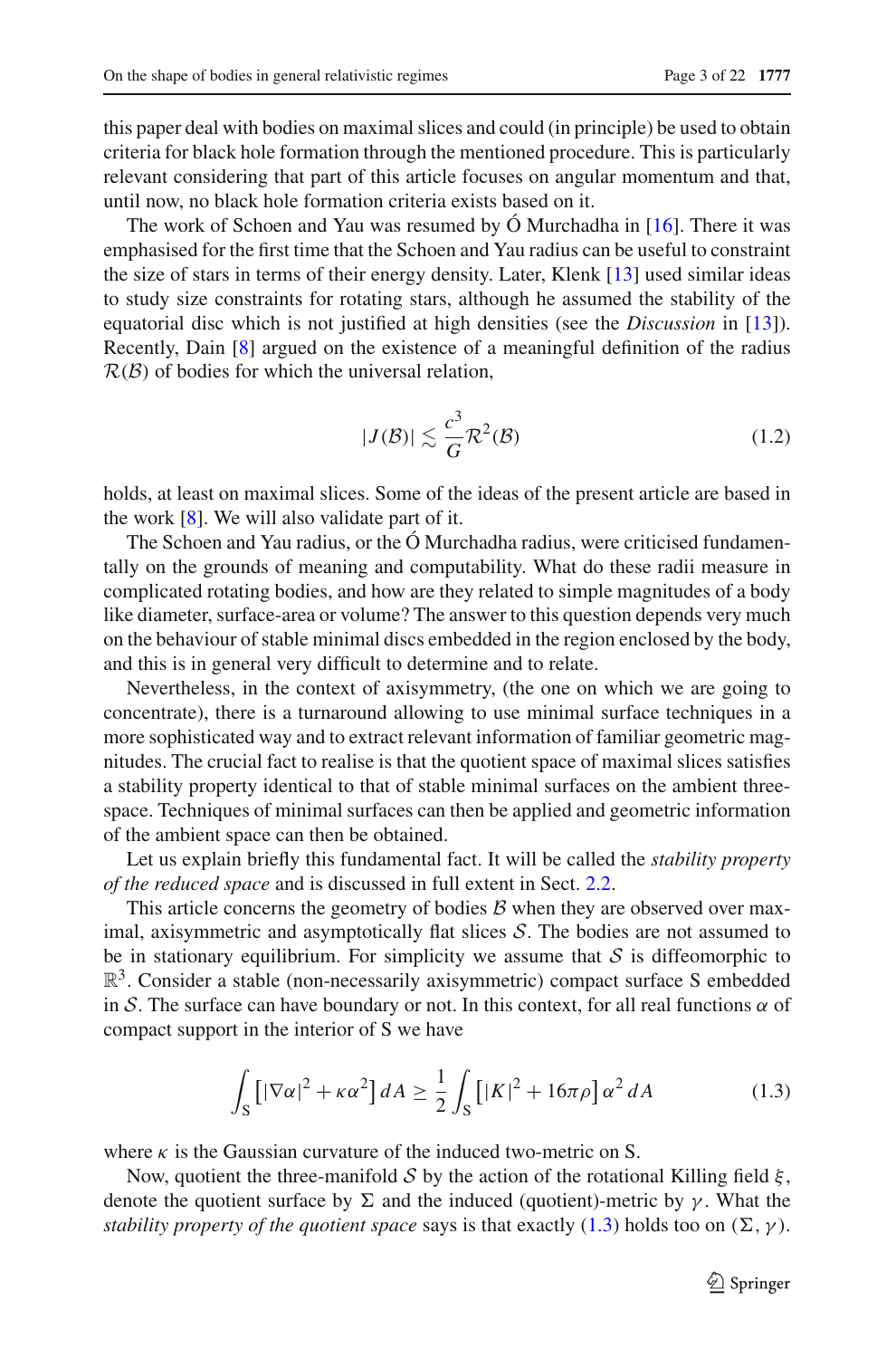That is, to a formal extent the surface  $(\Sigma, \gamma)$  can be considered as a stable minimal surface, although  $(\Sigma, \gamma)$  is not necessarily isometric to a minimal plane embedded in S. What is important about this property is that this "imaginary" ( $\Sigma$ ,  $\gamma$ ) is easily related to the geometry of  $(S, g)$ .

We now explain which minimal surfaces techniques will be used to exploit the stability property of the quotient space. The most basic is the radius estimate used in [\[19](#page-21-5)] and which is originally due to Fischer-Colbrie [\[9\]](#page-21-10). A proof of it can be found in the survey [\[14](#page-21-11)] by Meeks et al. (Thm 2.8). In our context, the drawback of this estimate is that it is useful only when  $\rho \ge \rho_0 > 0$ . To get general bounds we need to use [\(1.3\)](#page-2-0) with convenient trial functions. *Radial functions*, which by definition depend only on the geodesic distance to a point or to a closed curve, give optimal results. These type of functions have been used in the past in a long list of works.<sup>1</sup> This includes, Pogorelov [\[17](#page-21-12)], Lawson and Gromov [\[10](#page-21-13)], Kawai [\[11](#page-21-14)] and Colding and Minicozzi [\[6](#page-21-15)]. We will use a more general result, (but a relative to the ones before), due to Castillon [\[3\]](#page-21-16) and which is based upon the work of Shiohama and Tanaka (see for instance [\[20\]](#page-21-17)). We refer again to the survey  $[14]$  $[14]$  (Thm 2.9) for a related presentation. A simple generalisation in arXiv:1002.3274 will also be necessary.

The next section discusses the applications of the stability property to the study of bodies that we will prove in this article.

### <span id="page-3-3"></span>1.1 Main applications

We start with a simple application to spherically symmetric spacetimes, (which are of course axisymmetric for many possible choices of the rotational axis). We consider then a spherically symmetric body  $\beta$ , a star let's say, as seen on an asymptotically flat maximal hypersurface. What we observe here is that, if the density  $\rho$  is everywhere greater than  $\rho_0$ , then the area of any spherical section of the body, (i.e. the spheres of points equidistant to the centre of  $\mathcal{B}$ ), is always less or equal than  $8\pi^2/3\rho_0$ . The surface of the body, in particular, satisfies this bound.

<span id="page-3-2"></span>**Theorem 1.1** *Let* B *be a spherical body as seen on an asymptotically flat maximal slice. If the energy-density*  $\rho$  *is greater or equal than*  $\rho_0 > 0$ *, then the area A of any constant-radius sphere of* B*, (in particular the area of its surface), satisfies*

<span id="page-3-1"></span>
$$
A \le \frac{8\pi^2}{3\rho_0}.\tag{1.4}
$$

Thus, the bigger the (uniform) density, the smaller the area of the surface of the body. It is worth noting that this result is valid in any regime, dynamical or static, and that it makes no assumption on the equation of state of the matter which is usually very speculative at the densities where the bound [\(1.4\)](#page-3-1) is relevant.

Imagine for instance a star whose density is everywhere no less than  $12 \times$  $10^{17}$ kg/m<sup>3</sup>. This density is the one that a Neutron star can have at its Inner Core

<span id="page-3-0"></span><sup>&</sup>lt;sup>1</sup> Not all of them with accurate list of references.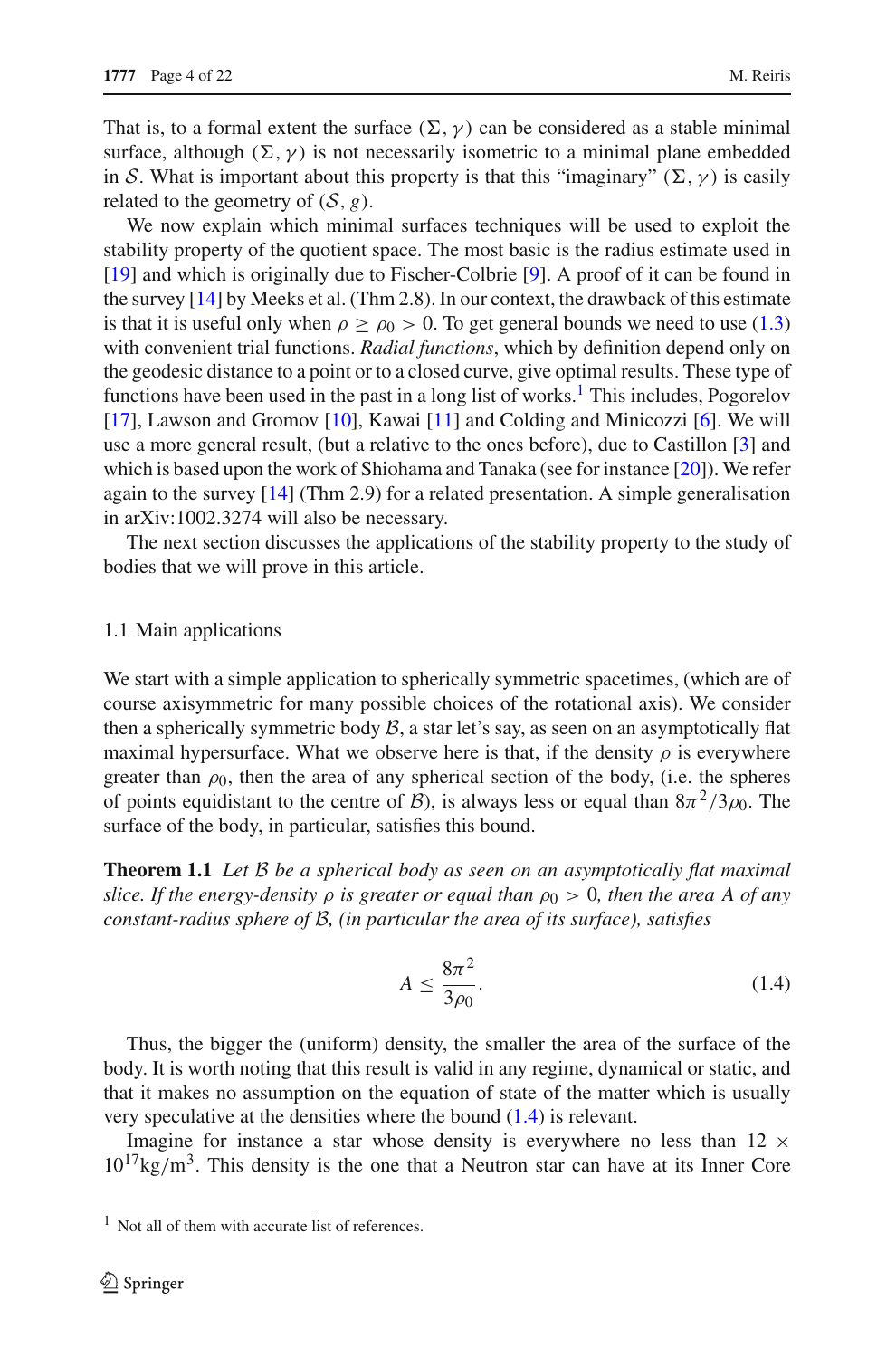and which is comparable to four times the density of an atomic nucleus. Then, according to Theorem [1.1,](#page-3-2) the areal-radius of such a star cannot be bigger than 50 kilometres. This is just six times the radius of the Inner Core of a Neutron star (believed to be around 8 km). The density and radius of Neutron stars are therefore at the frontier of what can exist, independently of what the matter in the universe is made of. The close bound of 50 km and the insensitivity to the matter model, suggest that the Theorem [1.1](#page-3-2) could be relevant in situations well beyond those of only academic interest.

The method of proof of Theorem [1.1](#page-3-2) allows us also to prove the inequality

$$
A \le 16\pi \mathcal{R}_{O'Mur}^2 \le \frac{8\pi^2}{3\rho_0} \tag{1.5}
$$

where *A* is the area of any constant-radius sphere of the body, (in particular the area of the surface), and  $\mathcal{R}_{\text{O'Mur}}$  is the Ó Murchadha radius, (see Sect. [2.3\)](#page-14-0). This says that at least in some situations, in particular in spherical symmetry, the Ó Murchadha radius is a good measure of size.

<span id="page-4-0"></span>Theorem [1.1](#page-3-2) also gives a curious criteria for black-hole formation when the density  $\rho$  is compared to the ADM-mass  $M$ . The following corollary to Theorem [1.1](#page-3-2) explains this fact.

**Corollary 1.1** (Under the hyp. of Theorem [1.1\)](#page-3-2)*. If the density* ρ *of the body is everywhere greater than*  $\pi$  /6*M*<sup>2</sup>*, that is, if* 

$$
\rho > \frac{\pi}{6M^2},\tag{1.6}
$$

*then the body lies entirely inside a black-hole, (past or future), and is not in static equilibrium.*

In particular, a star in equilibrium with  $\rho \ge \rho_0$  must have  $M^2 \le \pi/6\rho_0$ . As above, one can estimate this bound for an ideal Neutron star with  $\rho_0 \sim 12 \times 10^{17}$  kg/m<sup>3</sup>. We get for this that the ADM-mass *M* can be at most 16 solar masses. This is another interesting result as it does not depend on the equation of state of the matter.

Corollary [1.1](#page-4-0) is proved as follows. If  $\rho > (\pi/6M^2)$ , then  $A(\partial \mathcal{B}) < 16\pi M^2$  by Theorem [1.1.](#page-3-2) But outside  $\beta$  the spacetime is the Schwarzschild spacetime, hence, if  $\partial \mathcal{B}$  is not inside a past or future black hole we should have  $A \geq 16\pi M^2$  which is not the case.

We move now to study systems that are in rotation and which are consequently non-spherically symmetric. The systems will be just axially symmetric. We analyse two different situations separately depending on whether the rotating body intersects the axis or not. We analyse first the case when the object doesn't intersect the axis and use the results to study the other situation. Both contexts are equally important.

When rotation is present the shape of bodies is set by the competition between the angular momentum, which tries to expand, and the density which tries to contract. As a result the shape of rotating bodies must be studied with three magnitudes of length. As said, we start with a very general geometric estimation of the angular momentum of axisymmetric (connected) bodies that do not intersect the axis. An example of one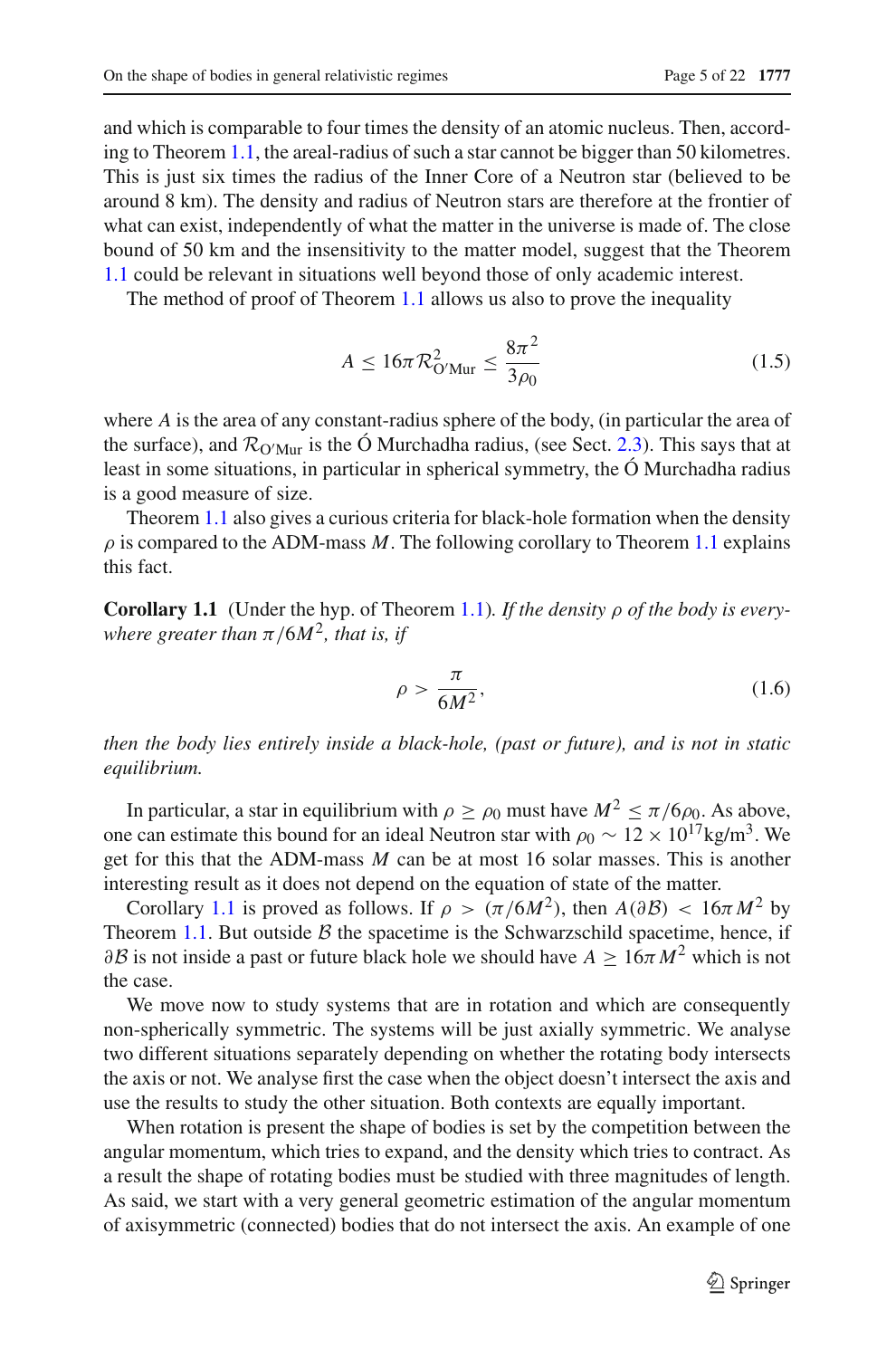<span id="page-5-0"></span>**Fig. 1** A black-hole surrounded by a (connected) material body is schematised. The length *R* of the greatest axisymmetric circle (which doesn't have to be the "outermost" one in the figure), the sectional perimeter *P* and the length to the axis *D* are also indicated. The length minimising geodesic from the body to the axis, whose length is *D*, enters indeed the black hole (apparent horizon)



such body, actually surrounding a black-hole, is given in Fig. [1.](#page-5-0) Stationary systems with the same silhouette have been simulated and analysed in [\[15\]](#page-21-2). Also in Fig. [1](#page-5-0) are indicated the three main magnitudes of length, *R*, *P* and *D*.

We study the geometry of the body  $\beta$  as seen inside a maximal, axisymmetric and asymptotically flat slice S. For simplicity we assume that S is diffeomorphic to  $\mathbb{R}^3$ . The quotient of S by the rotational Killing field is denoted by  $\Sigma$  and is (assumed to be) diffeomorphic to the half-plane. The projection from  $S$  into  $\Sigma$  is denoted by  $\Pi : \mathcal{S} \rightarrow \Sigma.$ 

In this context the definitions of *R*, *D* and *P* are

- 1. *R* is the length of the greatest axisymmetric orbit (circle) in  $\beta$ ,
- 2. *D* is the distance from  $\beta$  to the the axis, and,
- 3. *P* is the transversal perimeter which is defined as follows. If  $\beta$  is connected, then  $\partial(\Pi(\mathcal{B}))$  consists of a finite set of closed curves, one of which (and only one of which) encloses all the other. Denote such closed curve by  $\partial^e(\Pi(\mathcal{B}))$ . Then, the length of the smallest closed curve in  $\partial \mathcal{B}$  and projecting into  $\partial^e(\Pi(\mathcal{B}))$  is the transversal perimeter *P*.

The Komar angular momentum *J* of *B* is

$$
J(\mathcal{B}) = \int_{\mathcal{B}} \mathbf{T}(n, \xi) \, dV \tag{1.7}
$$

where **T** is the stress-energy tensor, *n* is a unit timelike normal to  $\Sigma$ , and  $\xi$  is the rotational Killing field. Throughout this article we will use this notion of angular momentum.

The following is our most general result for bodies not intersecting the axis.

<span id="page-5-2"></span><span id="page-5-1"></span>**Theorem 1.2** Let B be an axisymmetric body as seen on an asymptotically flat maxi*mal slice. If* B *does not intersect the axis and is connected, then the angular momentum* |*J* | *of* B *satisfies,*

$$
8\pi |J| \le \left(1 + \frac{P}{\pi D}\right) R^2. \tag{1.8}
$$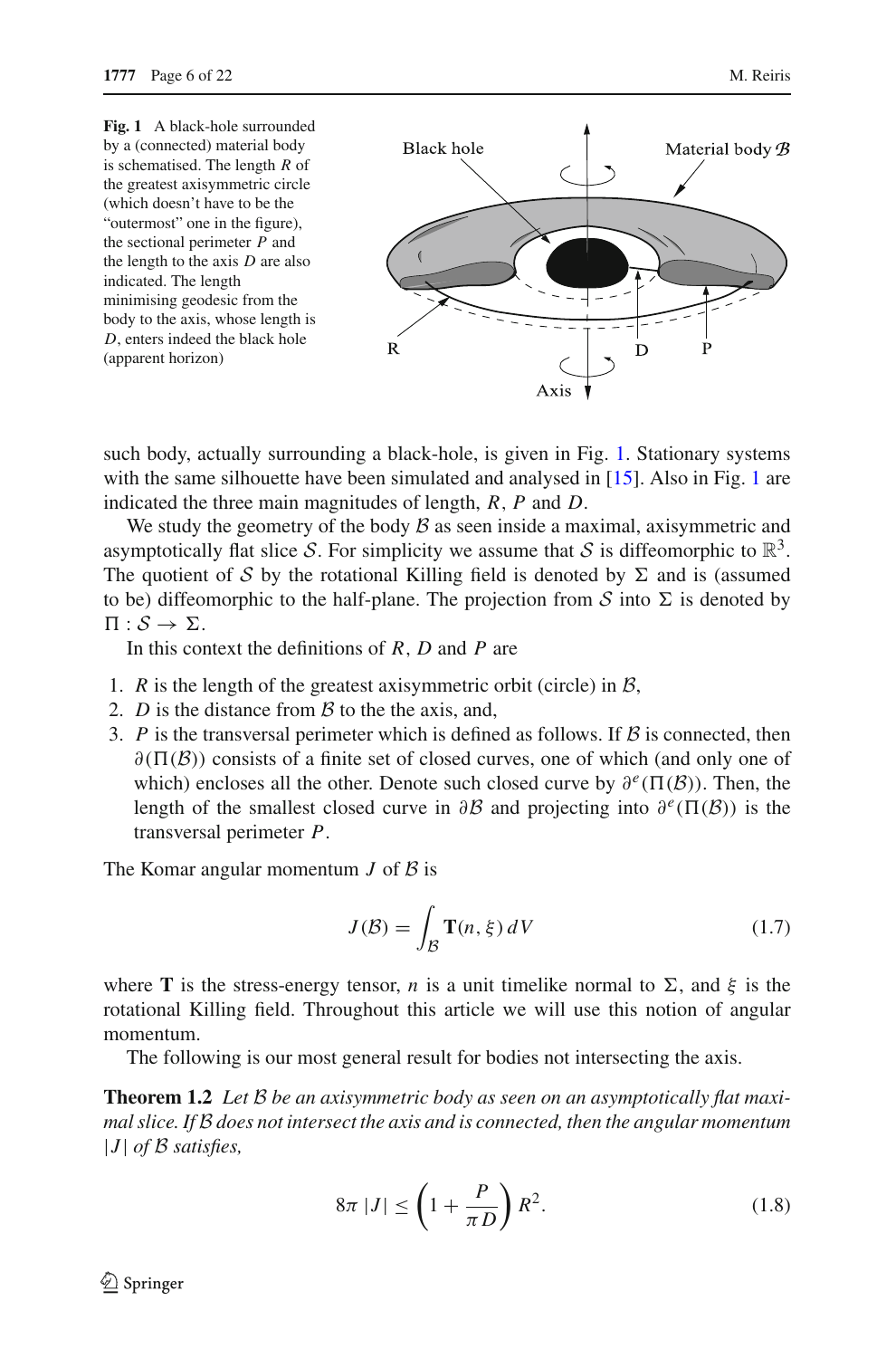This says that, fixed the distance  $D$  to the axis, then an increase in  $|J|$  implies an increase in *R* or *P*. We stress that this is a completely general statement that makes no assumption on the type of matter, the profile of the density  $\rho$  or the momentumcurrent *j*. In particular it doesn't make use of any lower bound on  $\rho$  (as Theorem [1.1](#page-3-2)) did). What is extraordinary about  $(1.8)$  is that the bound on the angular momentum is strictly geometrical.

We would like to mention that a simple modification of the proof of Theorem [1.2](#page-5-2) gives also the following geometric bound on the *proper mass* M,

$$
\mathcal{M} = \int_{\mathcal{B}} \rho dV \le \left(1 + \frac{P}{\pi D}\right) \frac{R}{8} \tag{1.9}
$$

<span id="page-6-0"></span>When the gravitational binding energy is negative, the proper mass is greater or equal than the ADM-mass *M* and [\(1.9\)](#page-6-0) gives also a geometric bound for *M*. Thus occurs for instance when the body is in static equilibrium, (as can be seen by integrating the (maximal) Lapse equation and using that the Lapse is less or equal than one).

In some important situations the dependence on the transversal perimeter *P* and the connectedness of  $B$  can be eliminated altogether. We explain this important point below.

Given an axisymmetric circle C at a distance  $d = \text{dist}_g(C, \text{Axis})$  from the axis, and a number  $a < d$ , then the set of point at a distance less than a from C will be denoted by  $T(C, a)$ , that is

$$
T(C, a) = \{p : \text{dist}_g(p, C) < a\} \tag{1.10}
$$

When the metric *g* is almost flat then the  $T(C, a)$  are most likely to be solid tori, that is, topologically the product of a two-disc and a circle,  $(\mathbb{D}^2 \times \mathbb{S}^1)$ . In other instances this does not have to be the case.

The next results investigate the angular momentum of a body  $\beta$  when one knows that it lies inside a particular region  $T(C, a)$ . Of course, this is no more than assuming some a priori global proportions on the main dimensions on the body. What is interesting is that this allows a complete geometric estimation of the angular momentum. An example of such a situation is represented in Fig. [2.](#page-7-0)

<span id="page-6-2"></span>**Theorem 1.3** Let B be an axisymmetric body as seen on an asymptotically flat max*imal slice. If*  $B \subset T(C, a)$ *, then* 

$$
8\pi |J| \le \left(\frac{1}{1 - a/d}\right)^2 R^2 \tag{1.11}
$$

*where*  $d = \text{dist}_g(C, \text{Axis}).$ 

<span id="page-6-1"></span>Contrary to Theorem [1.2](#page-6-1) the body  $\beta$  in Theorem 1.2 doesn't have to be connected. This is definitely an advantage.

A particular case of Theorem [1.3](#page-6-2) is the following Corollary [1.2.](#page-6-1)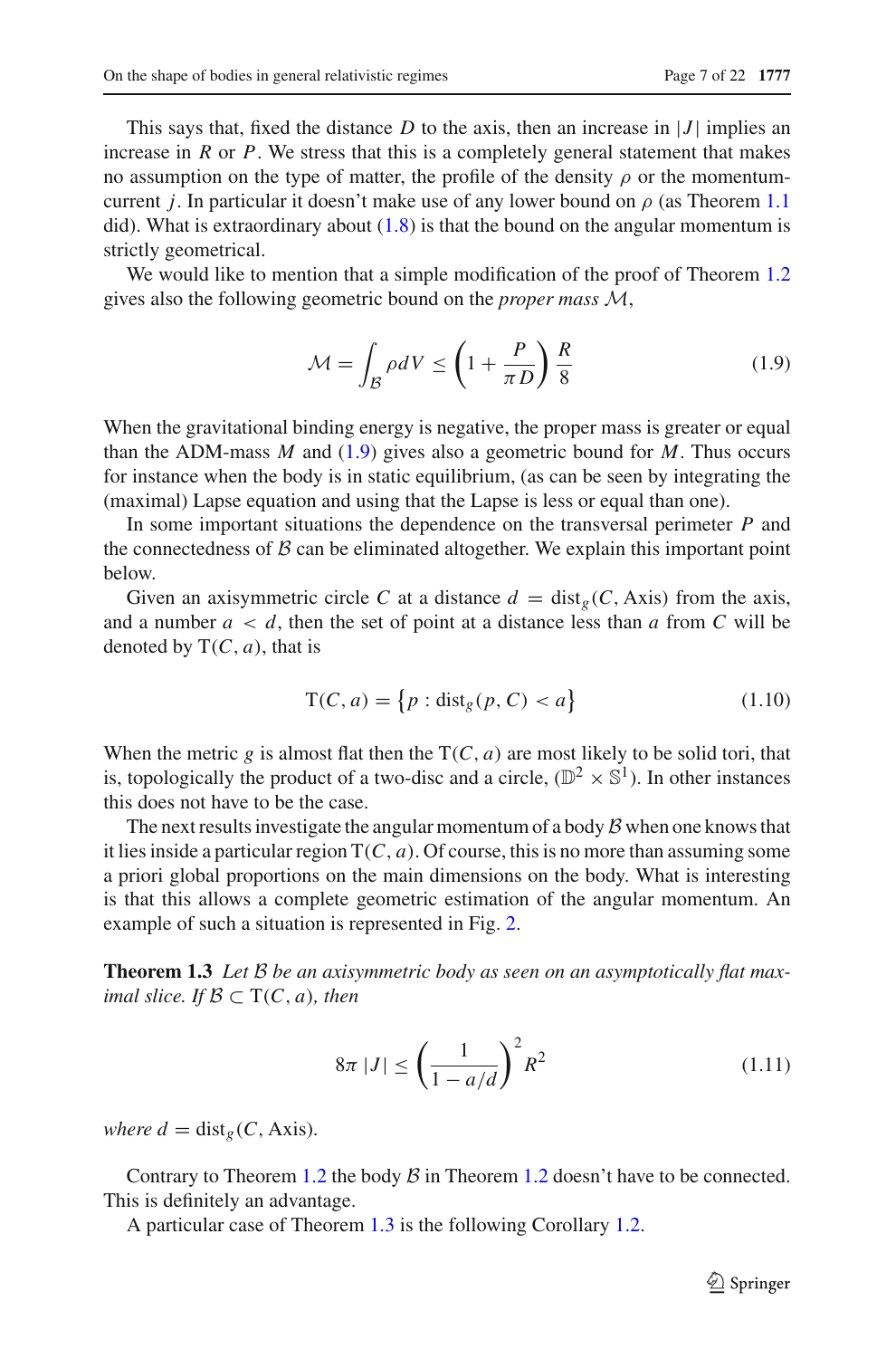<span id="page-7-0"></span>**Fig. 2** Illustration of the main elements as in Theorem [1.3.](#page-6-2) The are two shaded regions representing the projection of the body  $\beta$  to  $\Sigma$ , i.e.  $\Pi(\beta)$ . In this case  $B$  has two components one of which is a solid torus



**Corollary 1.2** *Let* B *be an axisymmetric body as seen on an asymptotically flat maximal slice. If*  $B \subset T(C, a)$  *with*  $2a < d = \text{dist}_g(C, \text{Axis})$ *, then* 

$$
8\pi |J| \le 4R^2 \tag{1.12}
$$

As in Theorem [1.2](#page-6-1) the body  $\beta$  in Corollary [1.3](#page-6-2) doesn't have to be connected.

For bodies intersecting the axis the estimations given before cannot be immediately used,  $(D = 0$  in this case), although they can be used to obtain bounds on the angular momentum carried by toroidal subregions of the body. However, and as we will see, an ingenious application is still possible from which information on the whole body can be obtained. To this end we ask the following question: Can a body have arbitrarily large angular momentum if it is known that its metric tensor is constrained?

To clarify the extent of this question, let us start by analysing a very simple situation in Newtonian mechanics.<sup>[2](#page-7-1)</sup> Imagine a rotating body  $\beta$  whose geometry is known to be that of a perfect solid sphere in Euclidean space. Suppose too that the area of its surface is A. If the mass density  $\rho$  is constant then a straightforward computation gives

$$
|J| = \left[\frac{\Omega M}{10\pi}\right] A,\tag{1.13}
$$

<span id="page-7-2"></span>where *M* is the total mass and  $\Omega$  is the angular velocity. As in Newtonian mechanics  $M$  and  $\Omega$  are unconstrained, we see from this example that  $|J|$  and  $A$  are in general unrelated. Non surprisingly,  $|J|$  is not limited by the constraint on the geometry. However, the situation changes if we borrow from General Relativity some heuristic limitations on *M* and  $\Omega$ . Thus, require that  $\mathcal{R} > 2M$ , (meaning that the system is not a black-hole; here  $4\pi R^2 = A$ ), and require that  $R\Omega \le c$ , (meaning that no point in the body moves faster than the speed of light  $c$ ). These assumptions transform  $(1.13)$ into the suggestive inequality

<span id="page-7-1"></span> $2$  In this argumentation we take some ideas from [\[8\]](#page-21-9).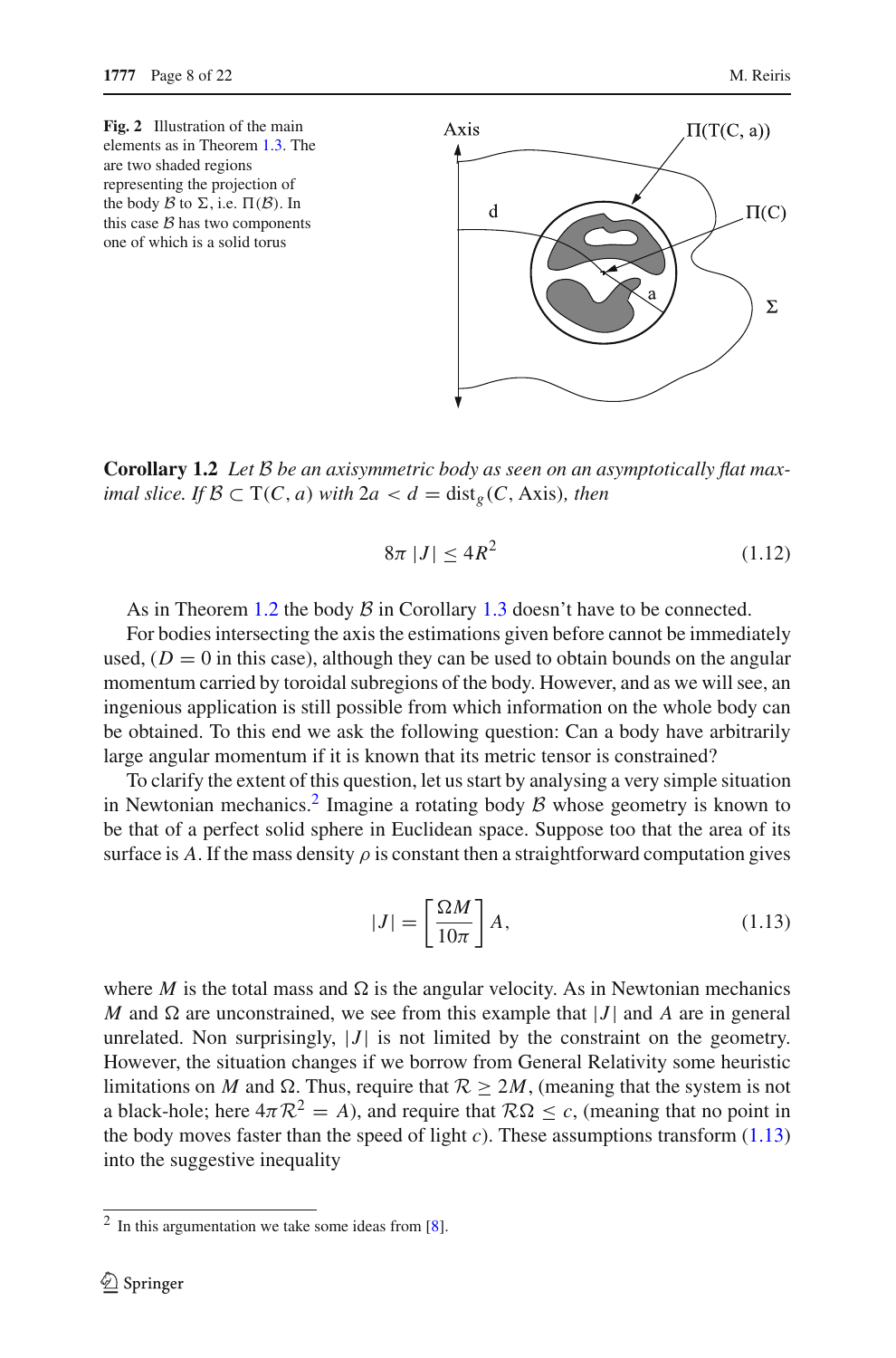$$
|J| \le \left[\frac{c^3}{20\pi G}\right] A,\tag{1.14}
$$

<span id="page-8-0"></span>where a bound for  $|J|$  in terms of A is explicit. This heuristic inequality is obviously applicable also to any spherical region  $\mathcal{B}'$  of  $\mathcal{B}$  of radius  $\mathcal{R}' < \mathcal{R}$ 

$$
\mathcal{B}' = \{ (r, \theta, \varphi) : r \le \mathcal{R}' \} \subset \mathcal{B}.
$$
 (1.15)

Namely, we can expect,

$$
|J(\mathcal{B}')| \le \frac{c^3}{20\pi G} A(\partial \mathcal{B}'). \tag{1.16}
$$

<span id="page-8-2"></span>This simple observation will be relevant for a later comparison.

Thus, on the base of  $(1.14)$  we find it justified to ask if a similar bound can be proved within General Relativity when one knows beforehand how the geometry of the body is constrained. In this example we assumed that the body was constrained to be a perfect sphere in rotation.

In General Relativity it is not possible to assume that the metric of a body is flat because the energy constraint would imply  $\rho = 0$  and there would be no object after all. So let us assume that we know that the metric of the body is constrained in the following way:

$$
\Lambda^{-2}g_F \le g \le \Lambda^2 g_F \tag{1.17}
$$

<span id="page-8-1"></span>where  $g_F = dr^2 + r^2(d\theta^2 + \sin^2 \theta d\varphi^2)$  is the flat Euclidean metric of a coordinate patch  $\{(r, \theta, \varphi), r \leq \mathcal{R}\}$  covering the body, that is

$$
\mathcal{B} = \{ (r, \theta, \varphi) : r \le \mathcal{R} \}. \tag{1.18}
$$

We can assume, in principle, any  $\Lambda > 1$  but for the sake of concreteness let us set  $\Lambda = 1.1 = 11/10$ . With this choice, the body  $\beta$  is metrically constrained to be close to a perfect solid sphere, as we were arguing until now. Does the assumption [\(1.17\)](#page-8-1) imply a bound in  $|J|$  as in  $(1.14)$ ?

Remarkably, under [\(1.17\)](#page-8-1) only, we can prove that for any  $\mathcal{R}' \leq 2\mathcal{R}/3$ , the angular momentum  $|J(\mathcal{B}')|$  carried by the (topologically) spherical region  $\mathcal{B}'$  of  $\mathcal{B}$ ,

$$
\mathcal{B}' = \{ (r, \theta, \varphi) : r \le \mathcal{R}' \} \subset \mathcal{B},\tag{1.19}
$$

is bounded by the surface-area  $A(\partial B')$  of the same region  $B'$  as

$$
|J(\mathcal{B}')| \le \left[\frac{c^3}{20\pi G}\right] A(\partial \mathcal{B}'),\tag{1.20}
$$

<span id="page-8-3"></span>which is exactly what we were expecting from  $(1.16)$ . What is striking here is that the constraint  $(1.17)$ , which is just on the metric, implies  $(1.20)$  without any assumption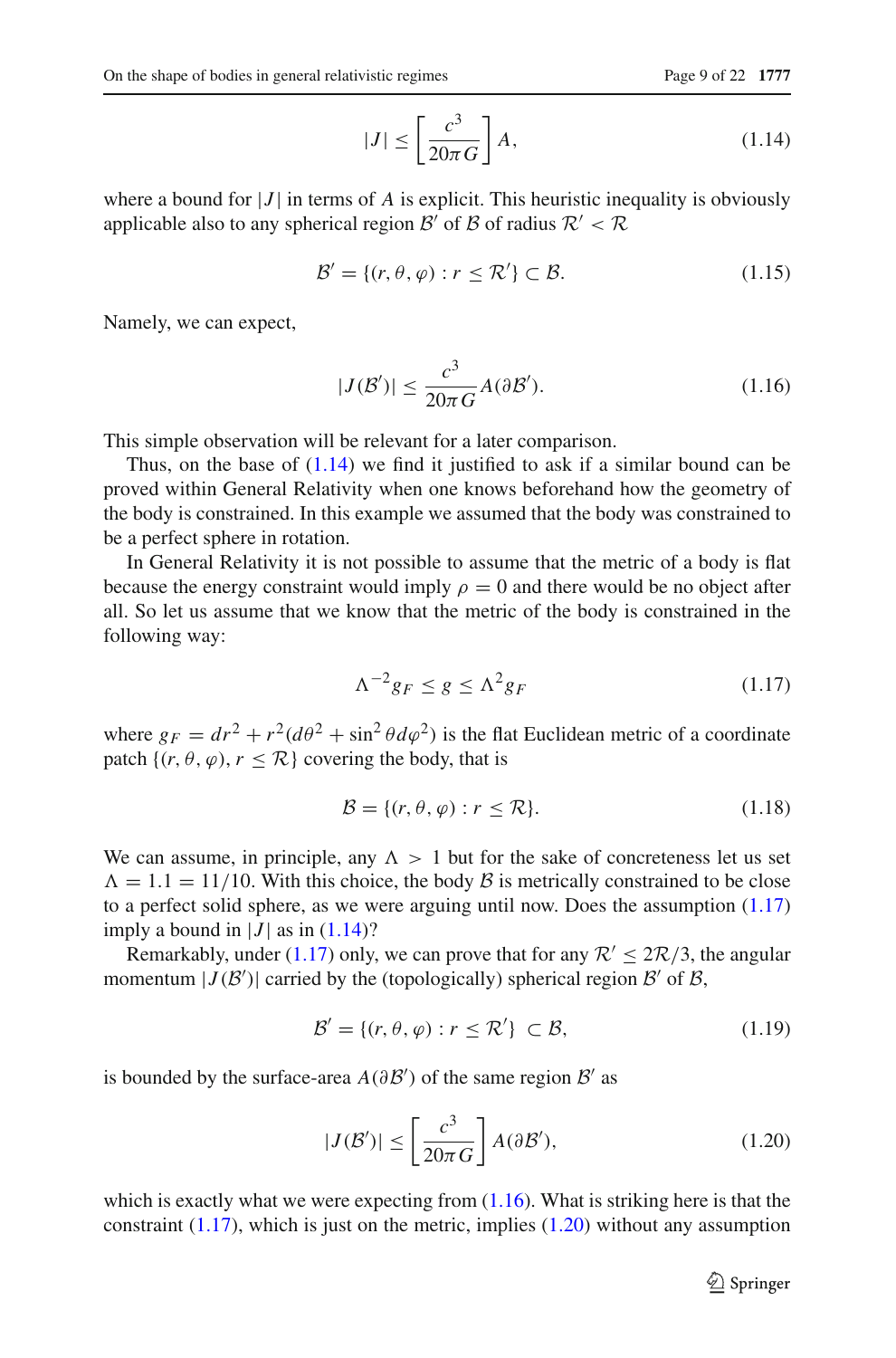<span id="page-9-0"></span>

on the energy density  $\rho$  or the stress-energy tensor, (we use just  $0 \leq |j| \leq \rho$ ). Observe that no reference whatsoever is made in this statement about the exterior of the body. This is all remarkable. The price paid however, is that the bound is for the angular momentum carried by the central parts of the body but not by the whole body itself. Finally note that we obtain Dain's guess [\(1.2\)](#page-2-1) if the area in [\(1.20\)](#page-8-3) is replaced by the areal radius.

The bound [\(1.20\)](#page-8-3) can very well be named, *core estimates*. They could be relevant in the analysis of millisecond pulsars, as for them the right and left hand sides of [\(1.20\)](#page-8-3) are of the same order of magnitude.

Let us see how the argument to prove  $(1.20)$  works. The Fig. [3](#page-9-0) shows the projection of the body  $\beta$  and the subregion  $\beta'$  into the coordinate patch  $(r, \theta)$ , (we eliminated  $\varphi$  when passing to the quotient). As can be seen also in this figure we have ideally divided B' in regions  $B'_i$ ,  $i = 1, 2, 3, 4, \ldots$   $\infty$ . To bound  $|J(B')|$  we will first use [\(1.2\)](#page-5-2) to estimate the angular momentum carried by each one of the regions  $B'_i$ , and then add the contributions up. Thus, we will use

$$
|J(\mathcal{B}')| \le \sum_{i=1}^{i=\infty} |J(\mathcal{B}'_i)| \tag{1.21}
$$

<span id="page-9-1"></span>Each region  $\Pi(\mathcal{B}'_i)$  is defined as

$$
\Pi(\mathcal{B}'_i) = \Pi(\mathcal{B}') \cap \left\{ (r, \theta) : \frac{\mathcal{R}'}{2^i} \le r \sin \theta \le \frac{\mathcal{R}'}{2^{i-1}} \right\} \tag{1.22}
$$

(note that the set on the right is just a vertical stripe of width  $\mathcal{R}'/2^i$ ). Then, for each  $\Pi(\mathcal{B}'_i)$  we have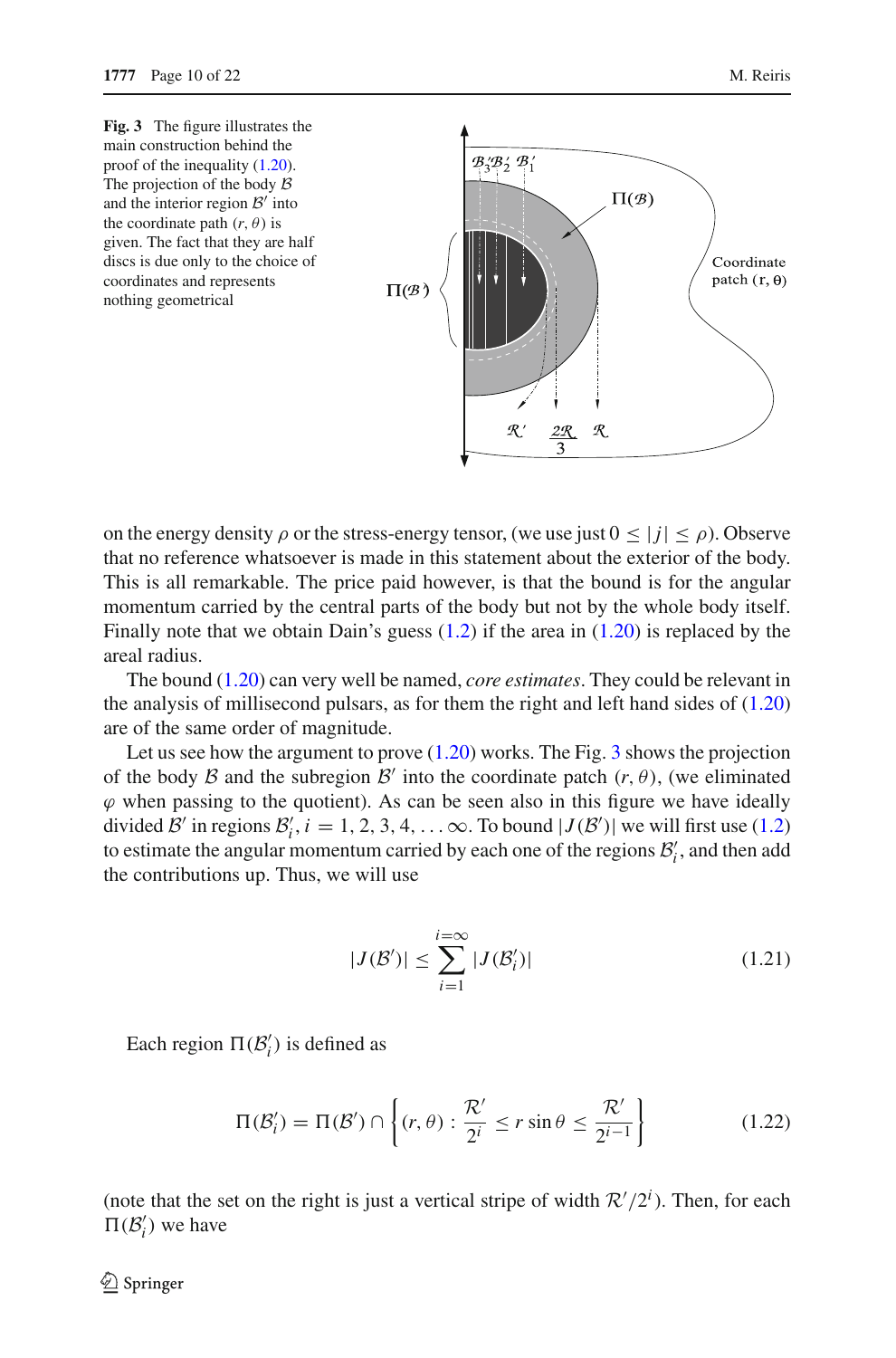$$
R_i \le \frac{\Lambda \mathcal{R}'}{2^{i-1}},\tag{1.23}
$$

$$
P_i \le \Lambda (2 + \pi) \mathcal{R}',\tag{1.24}
$$

$$
D_i \ge \frac{\mathcal{R}'}{\Lambda 2^i} \tag{1.25}
$$

Plugging these inequalities in [\(1.2\)](#page-5-2) we deduce

$$
8\pi |J(\mathcal{B}'_i)| \le \left[1 + \frac{(2+\pi)\Lambda^2}{2^i \pi}\right] \frac{\Lambda^2 \mathcal{R}'^2}{2^{2(i-1)}}\tag{1.26}
$$

and using this in [\(1.21\)](#page-9-1) we obtain

$$
8\pi|J(\mathcal{B}')| \le \left[\frac{4}{3} + \frac{4(2+\pi)\Lambda^2}{7\pi}\right]\Lambda^2 \mathcal{R}'^2\tag{1.27}
$$

But as  $A(\partial B') \ge 4\pi R'^2/\Lambda^2$  and  $\Lambda = 11/10$  we get, (after a computation),

$$
|J(\mathcal{B}')| \le \frac{1}{20\pi} A(\partial \mathcal{B}')
$$
 (1.28)

as wished.

We would like to mention that a the same reasoning, but using  $(1.9)$  instead of  $(1.8)$ , leads to the bound

$$
\frac{\pi}{5} \mathcal{M}^2(\mathcal{B}') \le A(\partial \mathcal{B}')
$$
 (1.29)

between the proper mass contained in  $\mathcal{B}'$  and the area of its surface. If the binding gravitational energy is negative then  $M \geq M$  and we get  $A \geq (\pi/5)M^2$ . What these inequalities say is that the geometry of a body constraints also the amount of mass (energy) that it can carry.

The argument above, leading to [\(1.20\)](#page-8-3), was made for  $\Lambda = 11/10$  and  $\mathcal{R}' \leq 2\mathcal{R}/3$ , but nothing about these assumptions was used in an essential way. The following Theorem generalises the bound [\(1.20\)](#page-8-3) to any  $\Lambda > 1$  and any  $\mathcal{R}' < \mathcal{R}$  but the result is not (cannot be) as nice as [\(1.20\)](#page-8-3) simply because  $\Lambda \gg 1$  implies that the geometry of  $\beta$  can deviate significantly from that of a perfect sphere in Euclidean space. The proof is based on a simple adaptation of the argument above and is left to the readers.

**Theorem 1.4** *Let* B *be a topologically spherical body, as seen on a maximal, axisymmetric and asymptotically flat slice. Suppose that*  $B$  *is described as*  $B = \{(r, \theta, \varphi) :$  $r \leq \mathcal{R}$ } *for some coordinates*  $(r, \theta, \varphi)$  *and that over*  $\mathcal{B}$  *we have* 

$$
\Lambda^{-2}g_F \le g \le \Lambda^2 g_F,\tag{1.30}
$$

*where*  $g_F = dr^2 + r^2(d\theta^2 + \sin^2 \theta d\varphi^2)$  *is the Euclidean metric, and*  $\Lambda > 1$ *. Then, for every*  $\mathcal{R}' < \mathcal{R}$  *there is*  $\mathcal{J}(\mathcal{R}', \Lambda) < \infty$  *such that the angular momentum of the internal region*  $\mathcal{B}_{\mathcal{R}'} = \{(r, \theta, \varphi) : r \leq \mathcal{R}'\}$  *is bounded by*  $\mathcal{J}(\mathcal{R}', \Lambda)$ *.*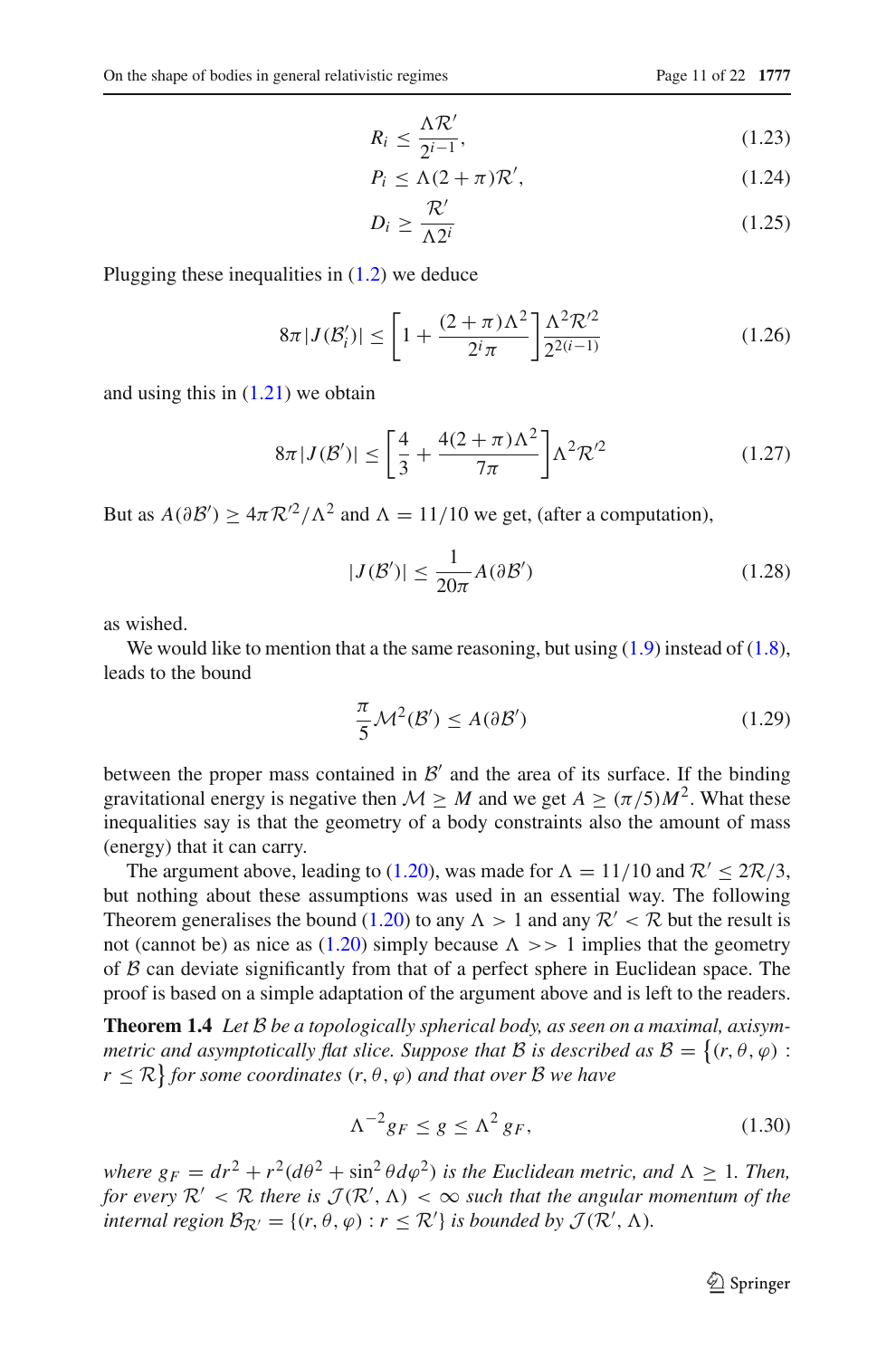#### 1.2 Related results also proved in this article

Another interesting avenue to measure the influence of angular momentum on bodies is through *enclosing isoperimetric spheres*. In many instances, the surface of an axisymmetric body  $\beta$ , (that may or may not intersect the axis), is itself isoperimetric stable, meaning that it minimises area among volume-preserving variations. In other instances the body is enclosed by a nearby one such surface. Whatever the case, the angular momentum of the the body highly influences the shape of the isoperimetric surface. In this respect we are able to prove the following result.

<span id="page-11-2"></span>**Theorem 1.5** *Let S be a stable isoperimetric, axisymmetric sphere enclosing a body* B*, (and nothing else). Then,*

$$
|J| \le c_1 R\sqrt{A} \le c_2 R L \tag{1.31}
$$

<span id="page-11-0"></span>*where*  $c_1 = \sqrt{6}/(8\pi^{3/2})$ ,  $c_2 = \sqrt{6}/(4\pi)$ , |*J*| *is the angular momentum of* B *and* A, *R and L are, respectively, the area of S, the length of the greatest axisymmetric orbit in S and the distance from the North to the South pole of S.*

It is worth noting that black-hole apparent horizons, (i.e. stable MOTS), satisfy the inequalities

$$
|J| \le c_1' R \sqrt{A} \le c_2' R L \tag{1.32}
$$

<span id="page-11-1"></span>with  $c'_1 = 1/(8\pi^{3/2})$  and  $c'_2 = 1/(32^{1/2}\pi^{1/2})$ , which have the same form as [\(1.31\)](#page-11-0) but with different constants. The inequalities  $(1.32)$  can be easily obtained by combining equations (16) and (17) in  $[18]$ .

When the surface of a body  $\beta$  is not isoperimetric stable or when there are no stable isoperimetric surfaces in its vicinity, then the Theorem [1.5](#page-11-2) doesn't say anything about the size of  $\beta$  itself. Yet we believe that a relation between  $J$  and "size" should exist in general.

In General Relativity it is often the case that, to assess the validity of a statement involving angular momentum, (one that we do not know how to prove), a good alternative is start proving a similar statement for Einstein-Maxwell-(Matter) spacetimes but with  $Q^2$  playing the role of |*J*|. With this in mind, let us consider a spherically symmetric charged material body whose exterior is also spherically symmetric and therefore modelled by the Reissner-Nordström spacetime, and ask whether the charge |*Q*| of the body imposes any constraint on its size. By "size" we understand here no more than the area of the surface of the body  $\beta$ . The following theorem answers this question<sup>3</sup> affirmatively and gives further support to the belief that the angular momentum should impose strict constraints on the size of rotating bodies.

<span id="page-11-4"></span>**Theorem 1.6** *Consider a spherically symmetric charged body* B *as seen on an asymptotically flat slice* S*. The slice is not necessarily maximal and the stress energy tensor*

<span id="page-11-3"></span><sup>3</sup> I would like to thank Sergio Dain for pointing out this problem to me.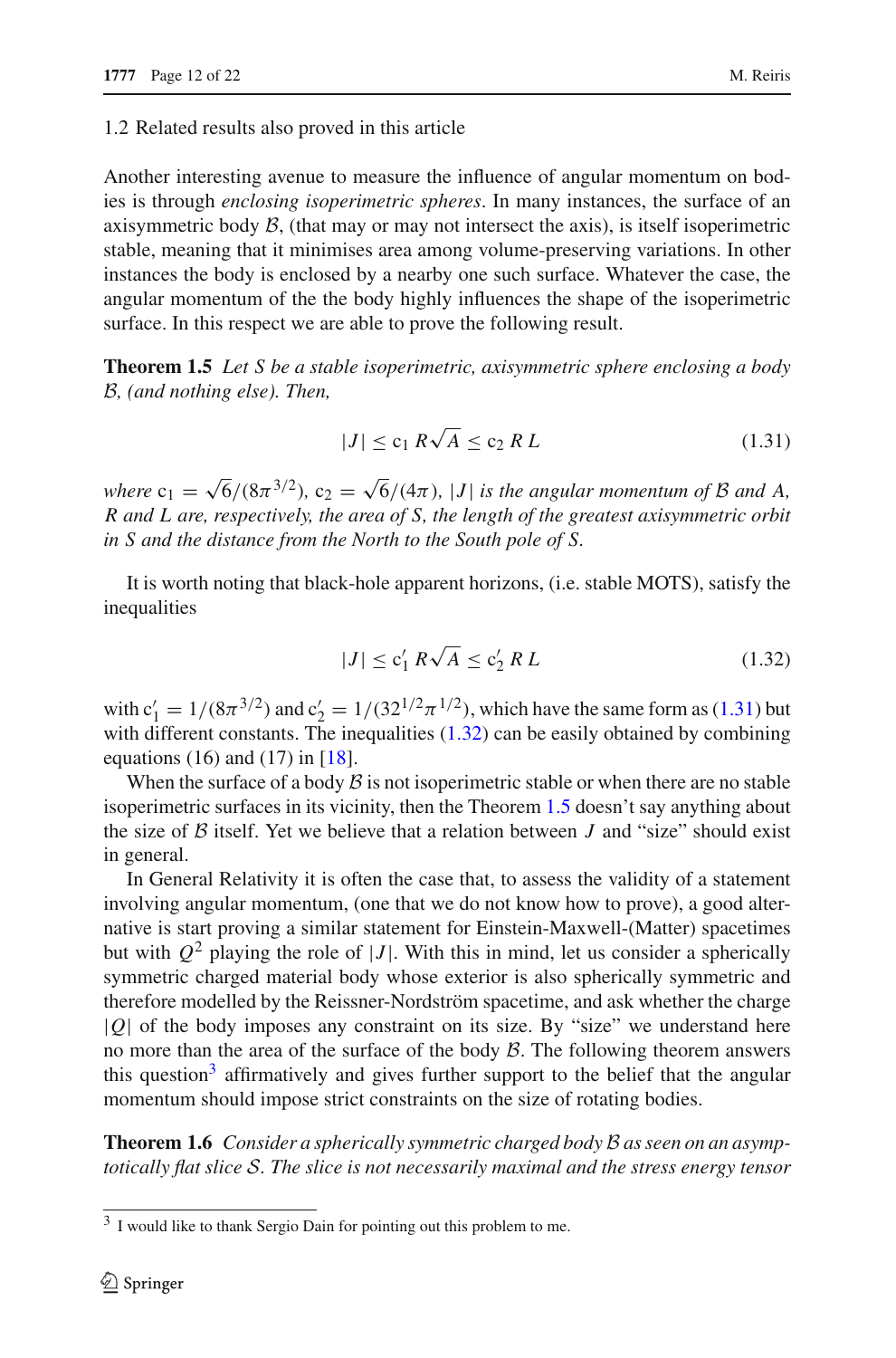*is assumed to satisfy the dominant energy condition. Then, the area A of the surface of* B *satisfies*

<span id="page-12-3"></span>
$$
\frac{\pi Q^4}{M^2} \le A,\tag{1.33}
$$

*where Q is the total charge and M is the ADM-mass. In particular if*  $M < |Q|$ *, that is, if the exterior of the body is a super-extreme Reissner-Nordström spacetime, then*  $\pi Q^2 < A$ .

#### **2 Proofs**

#### 2.1 The setup

We consider a maximal, axisymmetric and asymptotically flat, Cauchy hypersurface S of an axisymmetric spacetime  $(M; g; T)$ . The stress-energy tensor of matter **T** is assume to satisfy the dominant energy condition. For simplicity we also assume that  $S$ is diffeomorphic to  $\mathbb{R}^3$ . The three-metric induced on S is denoted by g and n will be a unit, (timelike), normal to  $S$ . The second fundamental form of  $S$  as a hypersurface of the spacetime (say, in the direction of *n*) is denoted by *K*. The axisymmetric Killing field is denoted by  $\xi$  and its norm by  $\lambda := |\xi|_g$ . The twist one-form  $\omega$  on **M** is defined by

$$
\omega_a = \epsilon_{abcd} \xi^b \nabla^c \xi^d. \tag{2.1}
$$

The energy density  $\rho$  on S is  $\rho = \mathbf{T}(n, n)$  and the current *j* associated to the linear momentum (i.e. a one-form in S) is  $j(v) = T(n, v)$  for any  $v \in TS$ . We assume  $|j| < \rho$ , (pointwise).

Besides  $M$  and  $S$ , there are two other relevant manifolds.

- 1. The quotient of **M** by the action of  $\xi$  is  $\tilde{M}$  and its quotient metric is  $\tilde{g}$ . The projector operator is  $\tilde{\Pi}_a^b = \mathbf{g}_a^b - \xi_a \xi^b / \lambda^2$ .
- 2. The quotient of S by the action of  $\xi$  is  $\Sigma$ , (we include the axis in  $\Sigma$ ), and its quotient two-metric is  $\gamma$ . As *n* is perpendicular to  $\xi$  then *n* can be thought as a unit, (timelike), vector field over  $\Sigma$ . The second fundamental form of  $\Sigma$ , (in the direction of *n*), as a hypersurface of  $(M, \tilde{g})$  is denoted by  $\chi$ . The Gaussian curvature of  $\gamma$  is denoted by ( $2\kappa = R_{\gamma}$ ) and  $\nabla$  is its covariant derivative.

#### <span id="page-12-0"></span>2.2 Proof of the stability of the quotient space

<span id="page-12-2"></span>The *stability property of the quotient* will be deduced from the following proposition.

<span id="page-12-1"></span>**Proposition 2.1** Let  $\Delta$  and  $\kappa$  be, respectively, the Laplacian and the Gaussian cur*vature associated to γ on*  $\Sigma$ *. Then, we have* 

$$
-\Delta\lambda + \kappa\lambda = \left[8\pi\rho + \frac{|K|_g^2}{2} + \frac{\omega(n)^2}{4\lambda^4}\right]\lambda.
$$
 (2.2)

 $\mathcal{D}$  Springer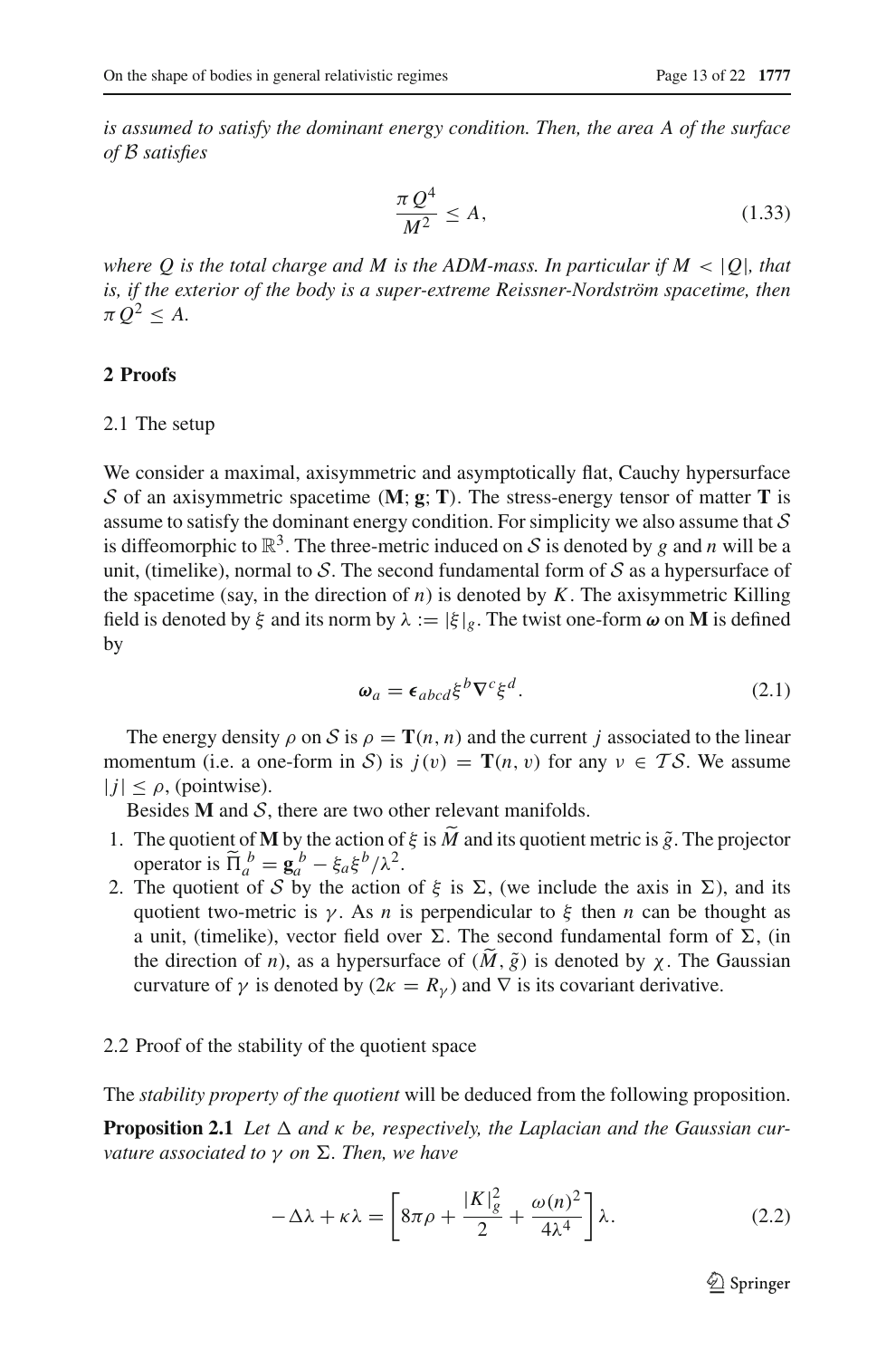<span id="page-13-0"></span>*Proof* The computation to obtain  $(2.2)$  relies on the equations

$$
\widetilde{\text{Ric}}_{ab} = \frac{\widetilde{\nabla}_a \widetilde{\nabla}_b \lambda}{\lambda} + \frac{\omega_a \omega_b - (\widetilde{g}^{cd} \omega_c \omega_d) \widetilde{g}_{ab}}{2\lambda^4} + \widetilde{\Pi}_a^c \widetilde{\Pi}_b^d \text{Ric}_{cd},\tag{2.3}
$$

$$
\frac{\tilde{g}^{ab}\tilde{\nabla}_a\tilde{\nabla}_b\lambda}{\lambda} = -\frac{(\tilde{g}^{ab}\omega_a\,\omega_b)}{2\lambda^4} - \frac{\text{Ric}_{ab}\xi^a\xi^b}{\lambda^2},\tag{2.4}
$$

<span id="page-13-2"></span>and,

$$
\gamma^{ab}\chi_{ab} = \frac{n^a \tilde{\nabla}_a \lambda}{\lambda},\tag{2.5}
$$

$$
|K|_{g}^{2} = (\chi_{ab}\chi_{cd}\gamma^{ac}\gamma^{bd}) + \frac{(n^{a}\tilde{\nabla}_{a}\lambda)^{2}}{\lambda^{2}} + \frac{(\gamma^{ab}\omega_{a}\omega_{b})}{2\lambda^{4}}
$$
(2.6)

The Eqs.  $(2.3)$  and  $(2.4)$  are equivalent to equations  $(18.16)$  and  $(18.12)$  of  $[21]$  $[21]$  respec-tively.<sup>[4](#page-13-1)</sup> On the other hand,  $(2.5)$  and  $(2.6)$  are the equations  $(42)$  and  $(45)$  in [\[7](#page-21-20)] respectively.

Contracting  $(2.3)$  with  $\tilde{g}^{ab}$  and then using  $(2.4)$  gives

$$
\widetilde{\mathbf{R}} = \frac{2\tilde{g}^{ab}\tilde{\nabla}_a\tilde{\nabla}_b\lambda}{\lambda} - \frac{(\tilde{g}^{ab}\omega_a\omega_b)}{2\lambda^4} + \mathbf{R}
$$
\n(2.7)

Also, contracting  $(2.3)$  with  $n^a n^b$  gives

<span id="page-13-3"></span>
$$
n^a n^b \widetilde{\text{R}} \text{ic}_{ab} = \frac{n^a n^b \widetilde{\nabla}_a \widetilde{\nabla}_b \lambda}{\lambda} + \frac{(\gamma^{ab} \omega_a \omega_b)}{2\lambda^4} + n^a n^b \text{Ric}_{ab}
$$
(2.8)

From these two equations we obtain the combination

$$
\underbrace{2n^a n^b \widetilde{\text{R}}ic_{ab} + \widetilde{\text{R}}}_{\text{(I)}} = \underbrace{2\left[\frac{n^a n^b \widetilde{\nabla}_a \widetilde{\nabla}_b \lambda}{\lambda} + \frac{\widetilde{g}^{ab} \widetilde{\nabla}_a \widetilde{\nabla}_b \lambda}{\lambda}\right]}_{\text{(II)}} + \underbrace{2n^a n^b \text{Ric}_{ab} + \text{R}}_{\text{(IV)}}.
$$
\n(2.9)

To obtain [\(2.2\)](#page-12-1) we manipulate the expressions (I), (II) and (IV) in the equation before. The term (IV) is equal to  $16\pi\rho$  from the Einstein equations. On the other hand using

$$
n^a n^b \tilde{\nabla}_a \tilde{\nabla}_b \lambda + \tilde{g}^{ab} \tilde{\nabla}_a \tilde{\nabla}_b \lambda = \Delta \lambda + (\gamma^{ab} \chi_{ab})(n^a \tilde{\nabla}_a \lambda) = \Delta \lambda + (n^a \tilde{\nabla}_a \lambda)^2 (2.10)
$$

we can transform the term (II) into  $2(\Delta\lambda + (n^a \tilde{\nabla}_a \lambda)^2)/\lambda$ . Finally, for (I) we have

$$
2n^{a}n^{b}\widetilde{R}ic_{ab} + \widetilde{R} = 2\kappa - (\chi_{ab}\chi_{cd}\gamma^{ac}\gamma^{bd}) + (\gamma^{ab}\chi_{ab})^{2}
$$
 (2.11)

<span id="page-13-1"></span><sup>&</sup>lt;sup>4</sup> The calculation in [\[21\]](#page-21-19) is for timelike Killing fields  $\xi$ , but the same formulae apply when, like in our case,  $\xi$  is a rotational Killing field. Note too that *F* in [\[21\]](#page-21-19) is  $F = \lambda^2$ .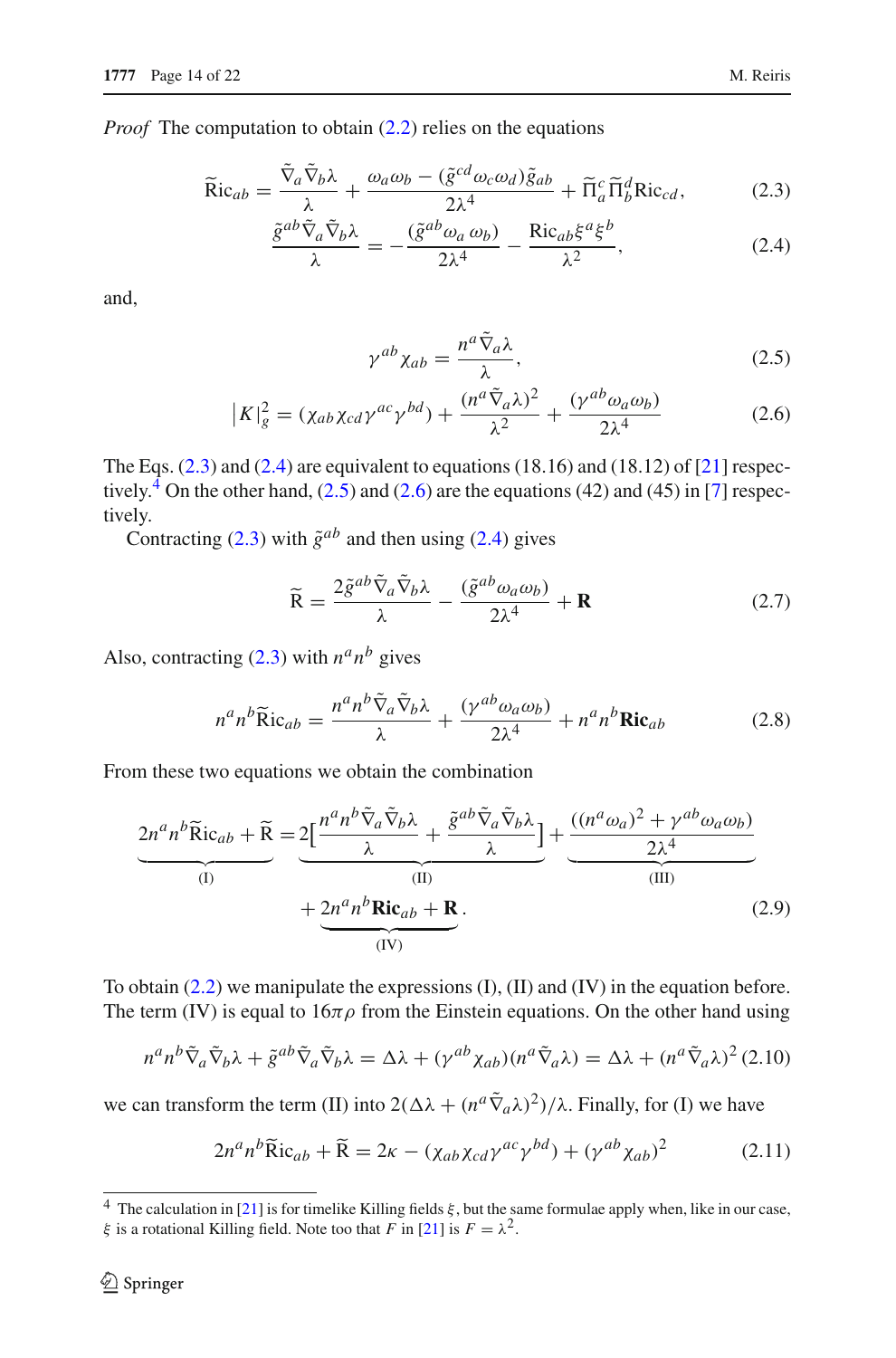which using  $(2.5)$  and  $(2.6)$  can be transformed into

$$
2n^a n^b \widetilde{\text{R}} \text{ic}_{ab} + \widetilde{\text{R}} = 2\kappa - |K|_g^2 + \frac{2(n^a \nabla_a \lambda)^2}{\lambda^2} + \frac{(\gamma^{ab} \omega_a \omega_b)}{2\lambda^4} \tag{2.12}
$$

Using these expressions for  $(I)$ ,  $(II)$  and  $(IV)$  in  $(2.9)$ , and making a pair of crucial cancellations, we obtain  $(2.2)$ . □

Proposition [2.1](#page-12-2) gives us immediately the *stability property of the quotient*.

<span id="page-14-1"></span>**Lemma 2.1** (The stability of the quotient) *For any function*  $\alpha$  *with compact support in the interior of*  $\Sigma$  *we have* 

$$
\int_{\Sigma} \left[ |\nabla \alpha|^2 + \kappa \alpha^2 \right] dA = \frac{1}{2} \int_{\Sigma} \left[ |K|_g^2 + 16\pi \rho + \frac{\omega(n)^2}{2\lambda^2} \right] \alpha^2 dA
$$

$$
+ \int_{\Sigma} |\alpha \nabla \ln \lambda - \nabla \alpha|^2 dA. \tag{2.13}
$$

*Proof* To obtain [\(2.13\)](#page-14-1) divide [\(2.2\)](#page-12-1) by  $\lambda$ , multiply by  $\alpha^2$  and use the identity, (sometimes called Young's identity),

$$
-\int_{\Sigma} \frac{\Delta\lambda}{\lambda} \alpha^2 dA = -\int_{\Sigma} |\alpha \nabla \ln \lambda - \nabla \alpha|^2 dA + \int_{\Sigma} |\nabla \alpha|^2 dA. \tag{2.14}
$$

⊓/

#### <span id="page-14-0"></span>2.3 Proofs in spherical symmetry

Let us start by recalling the definition of the Ó Murchadha radius  $\mathcal{R}_{\text{O'Mur}}$  of a body  $\beta$ . Let *D* be a stable minimal disc embedded in B and let  $\gamma$  be its induced metric. Define  $rad(D) = \sup\{\text{dist}_{\gamma}(p, \partial D) : p \in D\}.$  Then

$$
\mathcal{R}_{O'Mur}(\mathcal{B}) := \sup\{rad(D) : D \text{ stable minimal disc embedded in } \mathcal{B}\}. \tag{2.15}
$$

A fundamental estimate, due to Fischer-Colbrie [\[9\]](#page-21-10) (see Thm. 2.8 in [\[14\]](#page-21-11)) and used by Schoen and Yau in [\[19](#page-21-5)], says that if  $\rho \ge \rho_0$  then for every stable minimal disc *D* we have  $rad(D) \le \sqrt{\pi/6\rho_0}$ . Therefore, if  $\rho \ge \rho_0$  then  $\mathcal{R}_{\text{OMur}}(\mathcal{B}) \le \sqrt{\pi/6\rho_0}$ . We will use this estimate in the proof of Theorem [1.1](#page-3-2) below.

*Proof of Theorem [1.1.](#page-3-2)* For every constant-radius sphere of  $\beta$  let *s* be its radius, (i.e. the distance to the centre of *B*), let *A*(*s*) be its area and set  $r(s) = \sqrt{A(s)/4\pi}$ , (i.e. *r*) is the areal-radius of the sphere). The radius of  $\beta$  is denoted by  $s_{\beta}$ .

We start by proving that for any  $0 \le s_1 < s_2 \le s_2$  we have  $s_2 - s_1 \ge r_2 - r_1$ , where  $r_i = r(s_i)$ ,  $i = 1, 2$ . This follows from a nice observation due to Bizon, Malec and Ó Murchadha ([\[1\]](#page-21-4), p. 965), stating that if we write the three-metric *g* in the form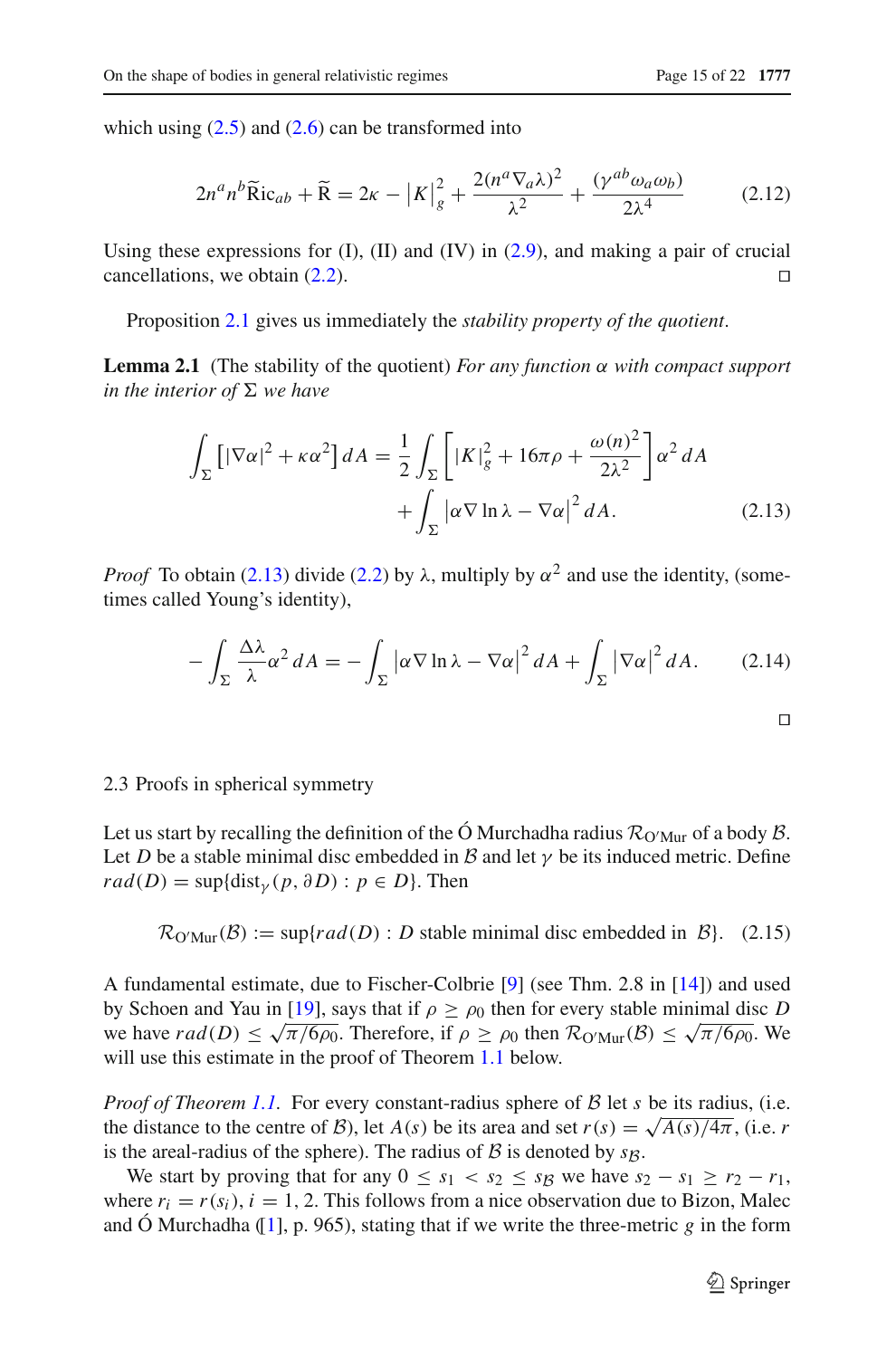$g = \phi^4(d\tilde{r}^2 + \tilde{r}^2d\Omega^2)$  then the conformal factor  $\phi = \phi(\tilde{r})$  is a monotonicallydecreasing function of  $\tilde{r}$ . Indeed, using this observation we get

$$
s_2 - s_1 = \int_{\tilde{r}_1}^{\tilde{r}_2} \phi^2(\tau) d\tau \ge \phi^2(\tilde{r}_2)(\tilde{r}_2 - \tilde{r}_1) \ge \phi^2(\tilde{r}_2)\tilde{r}_2 - \phi^2(\tilde{r}_1)\tilde{r}_1 = r_2 - r_1
$$
\n(2.16)

as wished.

Consider the disc formed by the intersection of B with the plane  $\{(s, \theta, \varphi) : \varphi = 0\}$ which has two-metric  $\gamma = ds^2 + r^2(s)d\theta^2$ . By the stability property of the quotient, half of the disc is stable. Namely, the domain  $\mathcal{D} = \{(s, \theta) : 0 < s < s_B \text{ and } 0 < \theta <$  $\pi$ } is stable. In particular, the distance from any of its points to its boundary is less or equal than  $\mathcal{R}_{\text{O'Mur}}$ .

As proved above, for any  $\bar{s} \in [0, s_B]$  we have  $\bar{s} \ge r(\bar{s}) > 0$ . Therefore, for any  $\bar{s} \in (0, s_B]$  we can consider the domain

$$
\hat{\mathcal{D}} = \left\{ (s, \theta) : s \in (\bar{s} - \bar{r}, \bar{s}) \text{ and } \theta \in (0, \pi) \right\} \subset \mathcal{D}
$$
\n(2.17)

where we are making  $\bar{r} := r(\bar{s})$ . Also, for any  $s \in (\bar{s} - \bar{r}, \bar{s})$  we have  $\bar{s} - s \geq \bar{r} - r(s)$ and therefore  $r(s) \geq \bar{r} - \bar{s} + s \geq 0$ . Hence

$$
\gamma \ge ds^2 + (\bar{r} + \bar{s} - s)^2 d\theta^2 \tag{2.18}
$$

over  $\hat{\mathcal{D}}$ . Making  $x = \bar{r} + \bar{s} - s$ , we see from this that  $\gamma > dx^2 + x^2 d\theta^2$  and that  $\hat{\mathcal{D}} = \{(x, \theta) : x \in (0, \bar{r}) \text{ and } \theta \in (0, \pi)\}\.$  Noting that  $dx^2 + x^2 d\theta^2$  is just the Euclidean two-metric, we deduce that the distance from the point  $(s, \theta) = (\bar{s} + \bar{r}/2, \pi/2)$ , (that is, the point  $(x, \theta) = (\bar{r}/2, \pi/2)$ , to the boundary of  $\hat{D}$  must be greater or equal than  $\bar{r}/2$ . Hence,

$$
\frac{\bar{r}}{2} \le \mathcal{R}_{\text{O'Mur}} \tag{2.19}
$$

But because  $\bar{r} = r(\bar{s})$  and because  $\bar{s}$  is any point in  $(0, s_B]$  we deduce that

$$
A \le 16\pi \mathcal{R}_{\text{O'Mur}}^2 \le \frac{8\pi^2}{3\rho_0} \tag{2.20}
$$

as wished.  $□$ 

#### 2.4 Proofs for rotating systems

Below we will consider compact and connected regions  $\Omega$  in Int( $\Sigma$ ), (Int( $\Sigma$ ) is the interior of Σ), with smooth boundary  $\partial \Omega$ . For any such set we consider the set T( $\Omega$ ) (simply T from now on) in  $\Sigma$  consisting of all the axisymmetric orbits in  $\Sigma$  which project into  $\Omega$ . For instance if  $\Omega$  is topologically a disc then T is a solid torus around the axis of symmetry.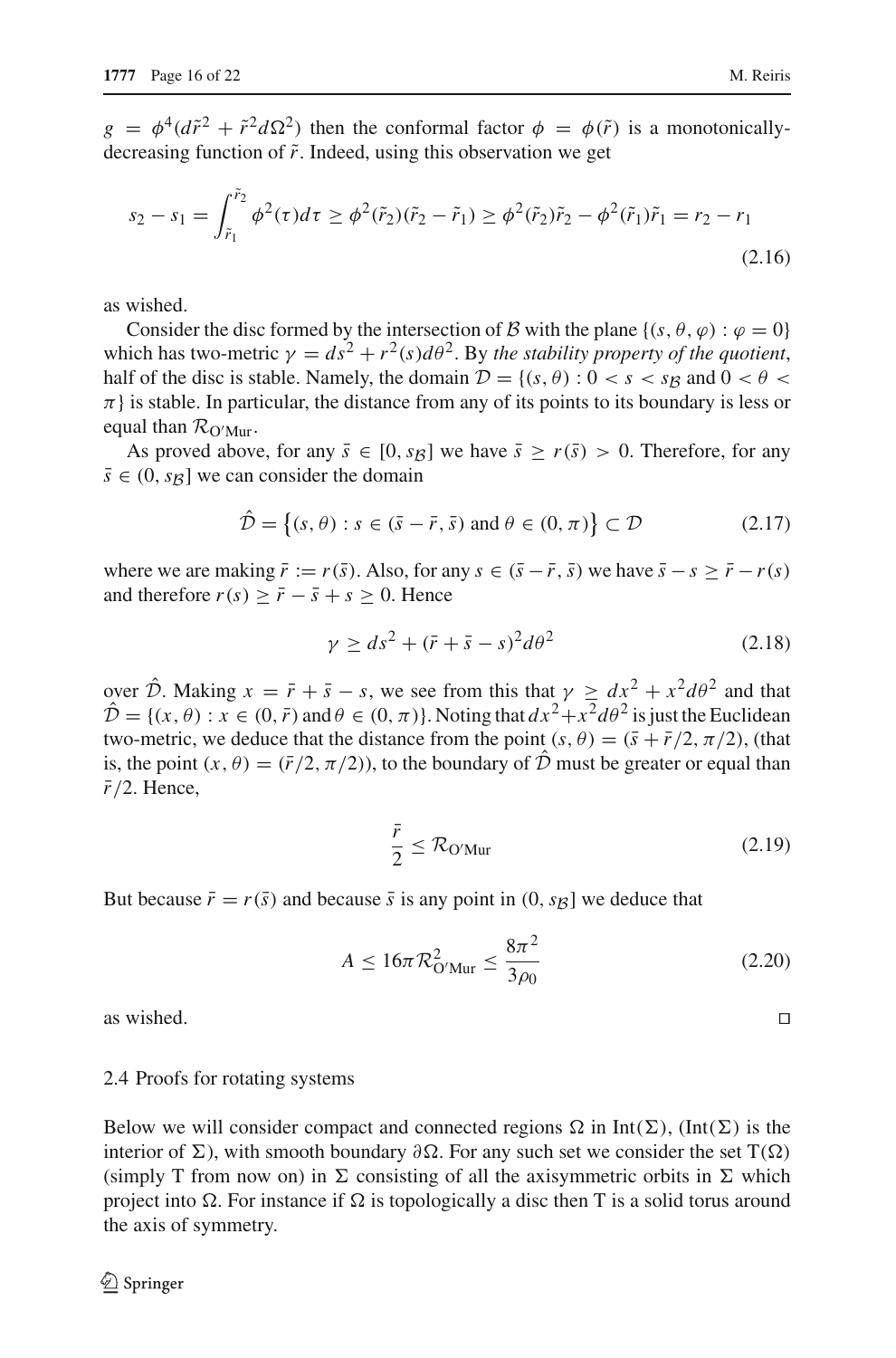Given  $\Omega$  and  $T = T(\Omega)$ , the Komar angular momentum  $J(T)$  carried by T is

$$
J(\mathbf{T}) = \int_{\mathbf{T}} \langle j, \xi \rangle \, dV \tag{2.21}
$$

where  $\langle j, \xi \rangle = g(j, \xi)$  and dV is the volume element of g.

As in Sect. [1.1](#page-3-3) define  $R = R(T)$  as the length of the greatest axisymmetric orbit projecting into  $\Omega$ , define  $P = P(T)$  to be the sectional perimeter of T and let  $D =$  $D(T)$  be the distance from T to the axis. It is easily checked<sup>5</sup> that *D* is equal to the γ-distance inside  $\Sigma$  from  $\Pi(T)$  to the axis  $\partial \Sigma$ . However, *P* is not necessarily equal to the *γ*-perimeter  $\tilde{P} = \tilde{P}(T)$  of  $\partial^e \Pi(T)$  in  $\Sigma$ . Instead we only have  $P > \tilde{P}$ .

There are two main tools that we will use to prove Theorems [1.2](#page-5-2) and [1.3.](#page-6-2) The first is the following inequality,

$$
8\pi |J(\mathbf{T})| \le \frac{R^2}{2\pi} \int_{\Sigma} \left[ |\nabla \alpha|^2 + \kappa \alpha^2 \right] dA \tag{2.22}
$$

<span id="page-16-1"></span>valid for any  $\Omega$  and any  $\alpha$  of compact support in  $\Sigma$  with  $\alpha > 1$  over  $\Omega$ . To see this just compute

$$
|J(\mathbf{T})| = \left| \int_{\mathbf{T}} \langle j, \xi \rangle \, dV \right| \le 2\pi \int_{\Omega} |j| \lambda^2 \, dA \le \frac{R^2}{2\pi} \int_{\Omega} |j| \, dA
$$
  

$$
\le \frac{R^2}{2\pi} \int_{\Omega} \rho \alpha^2 \, dA \le \frac{R^2}{2\pi} \int_{\Sigma} \rho \alpha^2 \, dA \le \frac{R^2}{16\pi} \int_{\Sigma} \left[ |\nabla \alpha|^2 + \kappa \alpha^2 \right] dA \quad (2.23)
$$

where we used  $|j| \le \rho$  and that for any orbit *C* we have length(*C*) =  $2\pi \lambda$ (*C*).

The second tool is a fundamental estimation of the integral  $\int (|\nabla \alpha|^2 + \kappa \alpha^2) dA$ when the trial functions  $\alpha$  are chosen conveniently as *radial* functions. Let us explain how these functions are defined and which estimations we obtain out of them. Let  $Ω ⊂ Int(Σ)$  be a region which is topological a two-disc. Then, for any  $L < D$  define the domain

$$
\Omega_L := \left\{ p \in (\Sigma \setminus \Omega) : \text{dist}_{\gamma}(p, \Omega) \le L \right\} \tag{2.24}
$$

Thus,  $\Omega_L$  is the set of points in the complement of  $\Omega$  and at a distance less or equal than  $L$  from  $\Omega$  itself.

Now, define  $\alpha : \Omega_L : \to \mathbb{R}$  by

$$
\alpha_L(p) = 1 - \frac{\text{dist}_\gamma(p, \Omega)}{L} \tag{2.25}
$$

<span id="page-16-0"></span><sup>&</sup>lt;sup>5</sup> Use that every *γ*-geodesic in  $\Sigma$  can be (isometrically) lifted to a *g*-geodesic in  $\Sigma$ , and that the *g*-length of any curve in  $\Sigma$  is greater or equal than the *γ*-length of its projection into  $\Sigma$ .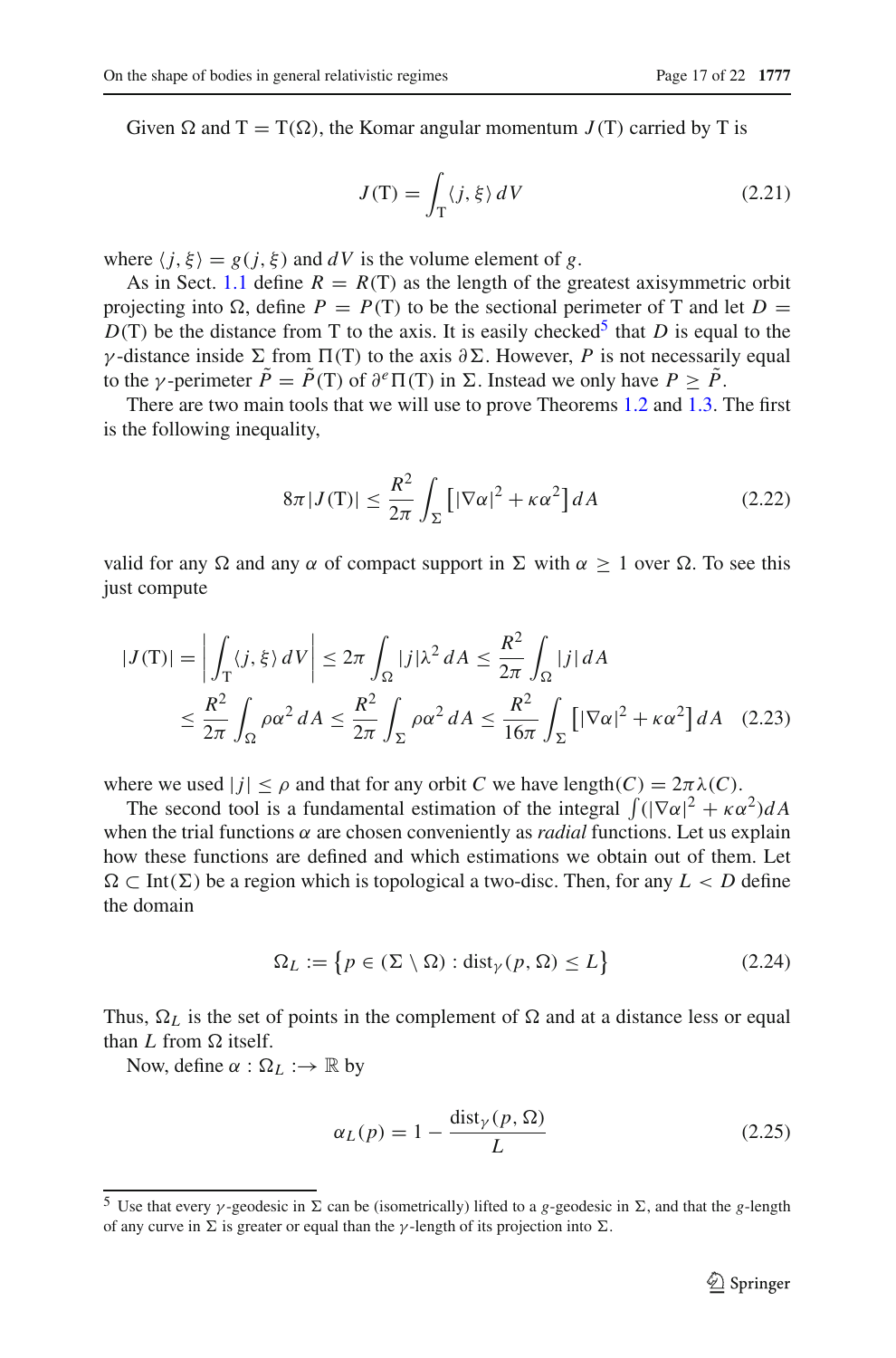<span id="page-17-0"></span>The main estimation is that with this particular  $\alpha$  (i.e.  $\alpha = \alpha_L$ ) we have

$$
\int_{\Omega_L} \left[ |\nabla \alpha|^2 + \kappa \alpha^2 \right] dA \le \frac{2\tilde{P}}{L} + \tilde{P}' - \frac{A}{L^2} \tag{2.26}
$$

where  $A = \text{Area}(\Omega_L)$  and  $\tilde{P}'$  is the first variation of  $\tilde{P}$  in outwards direction to  $\Omega$ . This is proved in Theorem 1 of arXiv:1002.3274.

<span id="page-17-1"></span>On the other hand, if we define  $\alpha = 1$  on  $\Omega$  then by Gauss-Bonnet we obtain

$$
\int_{\Omega} \left[ |\nabla \alpha|^2 + \kappa \alpha^2 \right] dA = 2\pi - \tilde{P}' \tag{2.27}
$$

where  $\tilde{P}'$  is the first variation of  $\tilde{P}$  in the outwards direction to  $\Omega$ .

Combining [\(2.26\)](#page-17-0) and [\(2.27\)](#page-17-1) we deduce that for the  $H^1$ -function  $\alpha : \text{Int}(\Sigma) \to \mathbb{R}$ of compact support given by

$$
\alpha(p) = \begin{cases} 1 & \text{if } p \in \Omega, \\ \alpha_L(p) & \text{if } p \in \Omega_L, \\ 0 & \text{if } p \in \Sigma \setminus (\Omega \cup \Omega_L) \end{cases}
$$
(2.28)

<span id="page-17-3"></span><span id="page-17-2"></span>we have

$$
\int_{\Sigma} \left[ |\nabla \alpha|^2 + \kappa \alpha^2 \right] dA \le \frac{2\tilde{P}}{L} + 2\pi - \frac{A}{L^2} \le \frac{2\tilde{P}}{L} + 2\pi \le \frac{2P}{L} + 2\pi, \quad (2.29)
$$

where the last inequality follows because  $\tilde{P} \leq P$ .

We can use now the two tools just described to prove Theorem [1.1.](#page-3-2)

*Proof of Theorem [1.1](#page-3-2)* Let  $\Omega$  be the region enclosed by  $\partial^e(\Pi(\mathcal{B}))$ . Let  $L = D(\Omega)$ . Then use [\(2.22\)](#page-16-1) with  $\alpha$  defined by [\(2.28\)](#page-17-2), and then use [\(2.29\)](#page-17-3) to deduce

$$
8\pi |J(\mathcal{B})| \le \frac{R^2}{2\pi} \left(2\pi + \frac{2P}{D}\right) = \left(1 + \frac{P}{\pi D}\right) R^2 \tag{2.30}
$$

as wished.  $□$ 

To prove Theorem [1.3](#page-6-2) we will use that with the trial function

$$
\alpha(p) = \begin{cases} 1 - \frac{\text{dist}_{\gamma}(p, \Pi(C))}{L} & \text{if } \text{dist}_{g}(p, \Pi(C)) < L, \\ 0 & \text{if } \text{dist}_{\gamma}(p, \Pi(C)) \ge L \end{cases}
$$
(2.31)

<span id="page-17-5"></span><span id="page-17-4"></span>where  $L < \text{dist}_{g}(C, \text{Axis}) = \text{dist}_{\gamma}(\Pi(C), \partial \Sigma)$ , we have

$$
\int_{\Sigma} \left[ |\nabla \alpha|^2 + \kappa \alpha^2 \right] dA \le 2\pi - \frac{A}{L^2} \tag{2.32}
$$

 $\bigcircled{2}$  Springer

$$
\Box
$$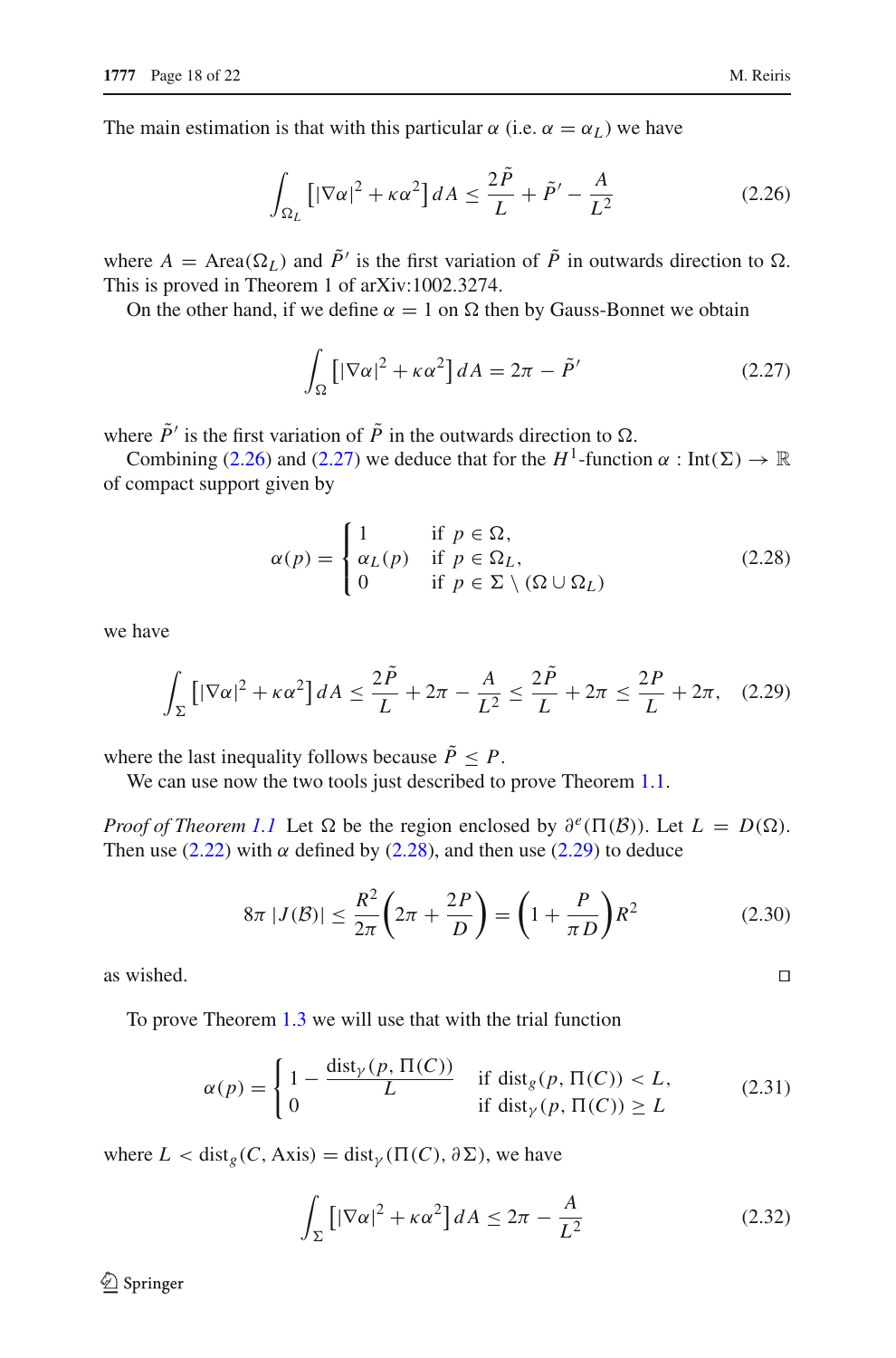where we recall that  $A = A(\Omega_L)$ . This inequality is obtained easily as a limit case of the inequality [\(2.29\)](#page-17-3) when  $\Omega$  reduces to a point. It can also be obtained from Lemma 1.8 in Castillon's [\[3\]](#page-21-16). Indeed, choosing  $\xi(r) = 1 - r/L$  in Lemma 1.8 gives us the bound  $\int \kappa \alpha^2 dA \leq 2\pi - 2A/L^2$ , while because  $|\nabla \alpha| = 1/L$  we get  $\int |\nabla \alpha|^2 dA = A/L^2$ .

*Proof of Theorem [1.3](#page-6-2)* Take  $\alpha$  equal to the function [\(2.31\)](#page-17-4) with  $L = d$ , times the constant  $1/(1 - a/d)$ . As  $\mathcal{B} \subset T(C, a)$  then  $\alpha \geq 1$  on  $\Pi(\mathcal{B})$ . We use then [\(2.22\)](#page-16-1) together with the fact that with such  $\alpha$  we have (use [\(2.31\)](#page-17-4)),

$$
\int_{\Sigma} \left[ |\nabla \alpha|^2 + \kappa \alpha^2 \right] dA \le \frac{2\pi}{(1 - a/d)^2} \tag{2.33}
$$

to obtain

$$
8\pi |J| \le \left(\frac{1}{1 - a/d}\right)^2 R^2
$$
 (2.34)

as wished.  $□$ 

## 2.5 Proof of the related results

*Proof of Theorem [1.5.](#page-11-2)* First, from the definition of the Komar angular momentum we have

$$
J(\mathcal{B}) = \frac{1}{8\pi} \int_{\mathcal{S}} K(\zeta, \xi) dA \tag{2.35}
$$

where  $\zeta$  is a normal to S inside  $\Sigma$ . Then, by Cauchy-Schwarz we obtain, (make  $|J| = |J(\mathcal{B})|$ ,

$$
|J| \le \frac{\sqrt{A}}{8\pi} \bigg[ \int_{S} |K|_{g}^{2} |\lambda|^{2} dA \bigg]^{1/2} \tag{2.36}
$$

But,  $|\lambda| \le R/(2\pi)$  and, by the energy constraint  $R_g = |K|_g$ , (S is in vacuum), where R*<sup>g</sup>* is the scalar curvature of *g*. Thus,

$$
|J| \le \frac{\sqrt{A} R}{16\pi^2} \bigg[ \int_S R_g dA \bigg]^{1/2} \tag{2.37}
$$

<span id="page-18-1"></span>Finally, as shown by Christodoulou and Yau in [\[5\]](#page-21-21), we have  $\int_{S} R_g dA \leq 24\pi$ . Using this in  $(2.37)$  we get

$$
|J| \le \frac{6^{1/2}}{8\pi^{3/2}} \sqrt{A} R
$$
 (2.38)

<span id="page-18-0"></span><sup>6</sup> There seems to be a factor of 2 missing in the denominator of the r.h.s of equation (5) in [\[5](#page-21-21)].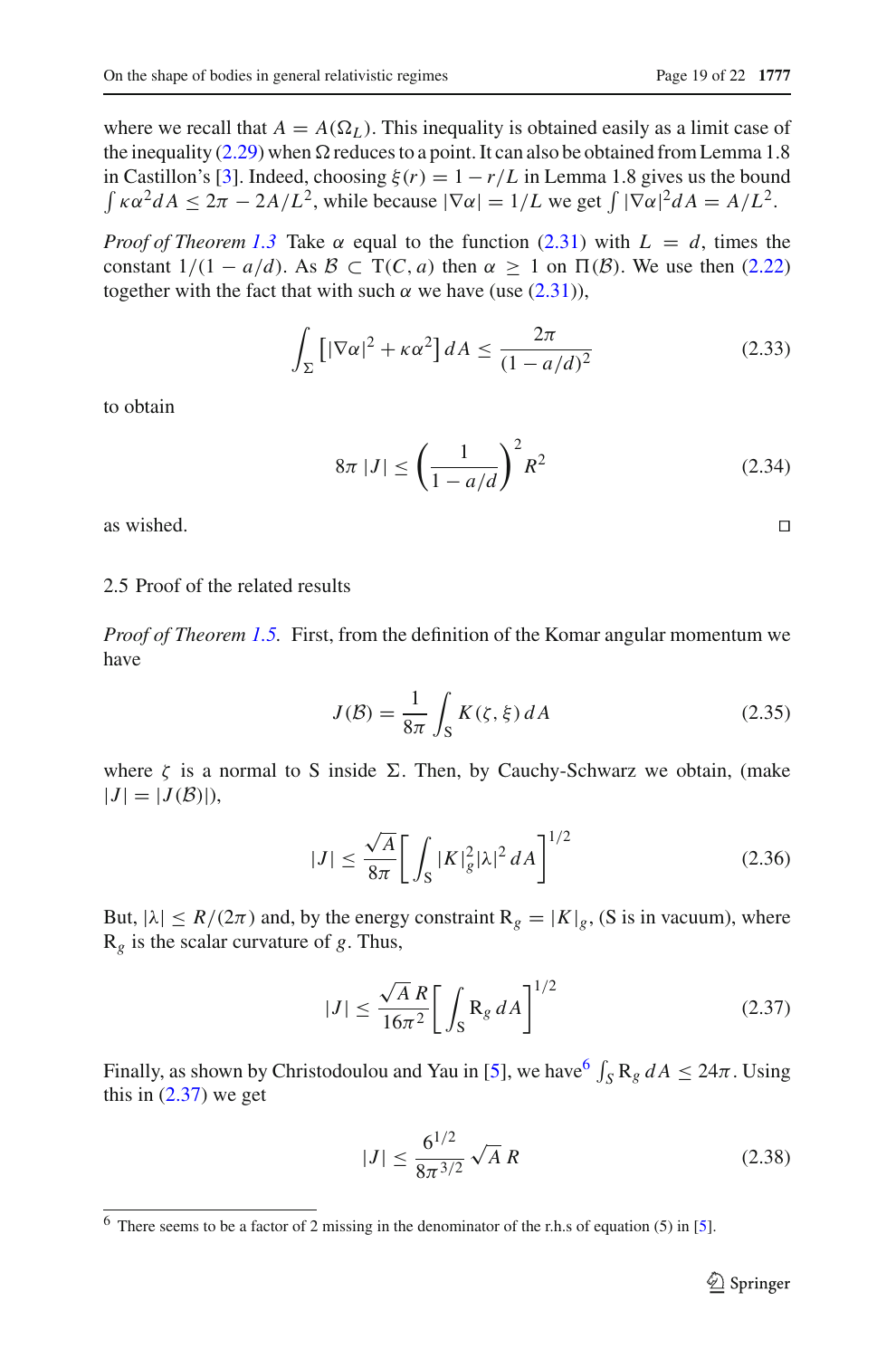This is the first inequality in  $(1.31)$ . To obtain the second inequality as well we need to prove that the area A of S is less or equal than  $L^2$  where L the distance from the north to the south poles of S. This is proved as follows.

For any  $L_1 \in (0, L)$  define  $L_2 = L - L_1$ . Let  $\mathcal{P}_1$  and  $\mathcal{P}_2$  be the poles of S. Then, given  $L_1$  define a function  $\alpha$  by

$$
\alpha(p) = \begin{cases}\n1 - \frac{\text{dist}_{\gamma}(p, \mathcal{P}_1)}{L_1} & \text{if } \text{dist}_{\gamma}(p, \mathcal{P}_1) \le L_1, \\
-1 + \frac{\text{dist}_{\gamma}(p, \mathcal{P}_2)}{L_2} & \text{if } \text{dist}_{\gamma}(p, \mathcal{P}_2) \le L_2\n\end{cases}
$$
\n(2.39)

<span id="page-19-0"></span>Note that the function  $\alpha$  takes positive and negative values. It is clear too that for some  $L_1$  in  $(0, L)$  the integral of  $\alpha$  on S is zero. Denote such  $L_1$  by  $L_1^*$  and write  $L_2^* = L - L_1^*$ . The function [\(2.39\)](#page-19-0) for these values of  $L_1$  and  $L_2$  is denoted by  $\alpha^*$ .

Now, the stability inequality for stable isoperimetric surfaces implies

$$
\int_{\mathcal{S}} \left[ |\nabla \alpha^*|^2 + \kappa \alpha^{*2} \right] dA \ge 0 \tag{2.40}
$$

Using twice [\(2.32\)](#page-17-5), once for the integral on the domain  $\{p : \text{dist}_{\gamma}(p, \mathcal{P}_1) \le L_1^*\}$  and a second time for the domain  $\{p : \text{dist}_{\gamma}(p, \mathcal{P}_2) \leq L_2^*\}$ , we can bound the integral on the l.h.s of the previous equation by  $(2\pi - A_1^*/L_1^{*2}) + (2\pi - A_2^*/L_2^{*2})$ , where  $A_i^*$ ,  $i = 1, 2$ , are the areas of the domains  $\{p : \text{dist}_{\gamma}(p, \mathcal{P}_i) \le L_i^*\}, i = 1, 2$ . Hence,

$$
4\pi - \frac{A_1^*}{L_1^{*2}} - \frac{A_2^*}{L_2^{*2}} \ge 0
$$
\n(2.41)

and therefore,

$$
4\pi \ge \frac{A_1^*}{L_1^{*2}} + \frac{A_2^*}{L_2^{*2}} \ge \frac{A_1^* + A_2^*}{\max\{L_1^{*2}, L_2^{*2}\}} \ge \frac{A}{L^2}
$$
\n(2.42)

as wished.  $□$ 

*Proof of Theorem [1.6.](#page-11-4)* For the proof we will use the following property of the Hawking energy on spherically symmetric spacetimes, (see for instance [\[2](#page-21-22)]).

Let (**M**; **g**;**T**) be a spherically symmetric spacetime where it is assumed that **T** satisfies the dominant energy condition. Let  $\varphi : \mathbb{S}^2 \times [0, 1] \to \mathbf{M}$  be a spacelike embedding for which every  $\varphi(\mathbb{S} \times \{x\})$  is a rotationally invariant sphere. Define  $\zeta =$  $d\varphi(\partial_x)/|d\varphi(\partial_x)|$ , (*x* is the coordinate on [0, 1]), and consider a unit-timelike vector *n* normal to the image of  $\varphi$  in **M**. In this setup we have the following: If over every sphere  $\varphi$ ( $\mathbb{S}^2 \times \{x\}$ ), the null expansions  $\theta^+$  and  $\theta^-$  along the null vectors  $l^+ = \zeta + n$ and  $l^- = \zeta - n$  respectively, are positive, then the Hawking energy at  $\varphi(\mathbb{S} \times \{1\})$ is greater or equal than the Hawking energy at  $\varphi(\mathbb{S} \times \{0\})$ . Recall that the Hawking energy *H*(S) of a rotationally symmetric sphere *S* is

$$
H(S) = \frac{\sqrt{A}}{16\pi} \left( 1 - \frac{1}{16\pi} \int_S \theta^+ \theta^- dA \right) = \frac{\sqrt{A}}{16\pi} \left( 1 - \frac{\theta^+ \theta^- A}{16\pi} \right) \tag{2.43}
$$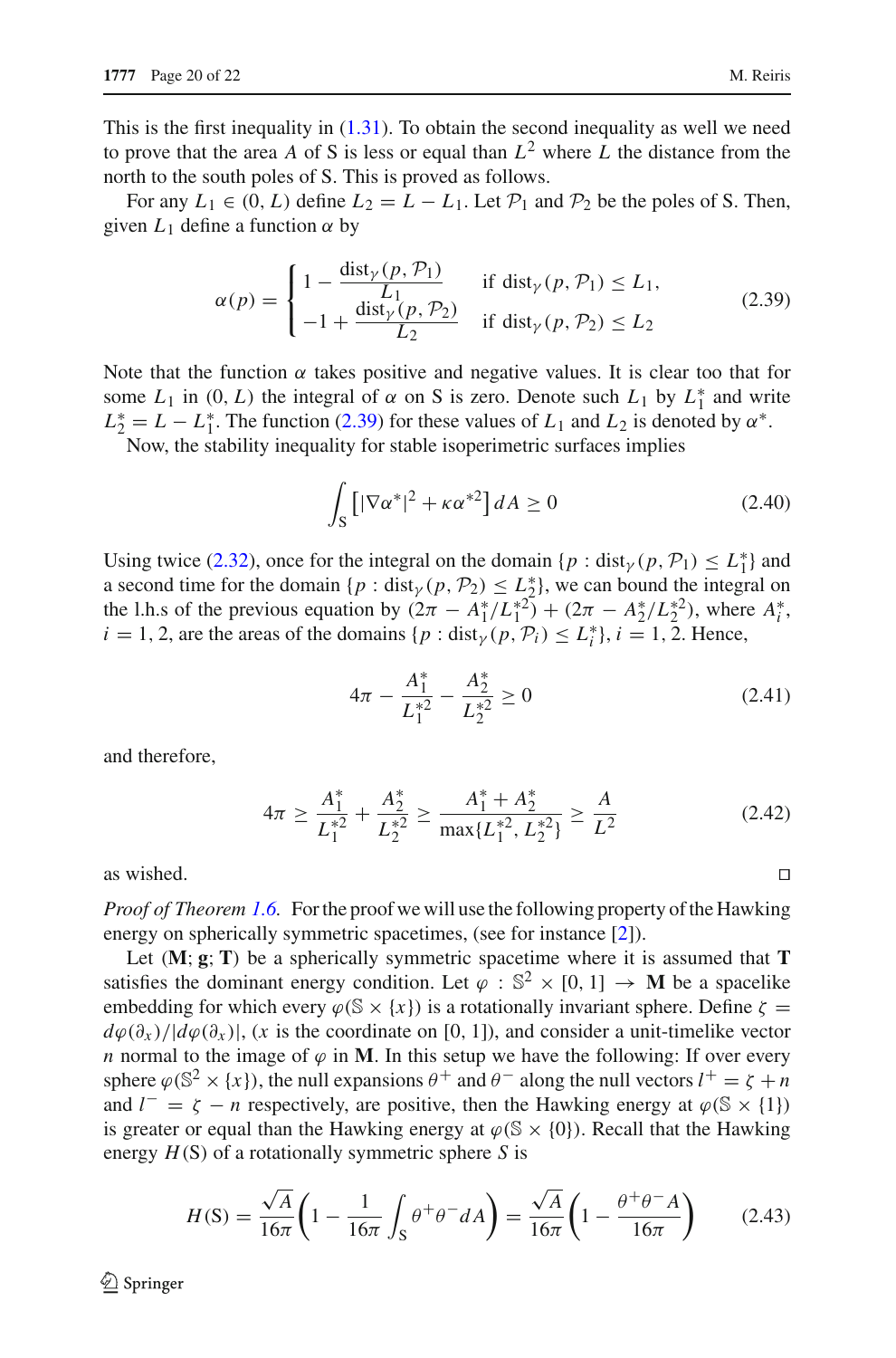We proceed with the proof of the Theorem [1.6.](#page-11-4) Suppose first that  $0 < M < |Q|$ .<sup>[7](#page-20-0)</sup> Then, because of the spherical symmetry, the exterior of  $\beta$  in  $\beta$  is modelled as a slice of the Reissner-Nordström superextreme spacetime which, recall, has the metric

$$
\mathbf{g}_{\rm RN} = -\left(1 - \frac{2M}{r} + \frac{Q^2}{r^2}\right)dt^2 + \frac{1}{\left(1 - \frac{2M}{r} + \frac{Q^2}{r^2}\right)}dr^2 + r^2d\Omega^2 \tag{2.44}
$$

<span id="page-20-4"></span>on the range of coordinates  $r \in (0, \infty)$ ,  $t \in (-\infty, \infty)$ ,  $\theta \in [0, \pi]$  and  $\varphi \in (0, 2\pi]$ . A simple computation then shows that  $\theta^+$  and  $\theta^-$  at  $\partial \mathcal{B}$  are both positive, (this will be crucial below), and that, the Hawking energy *H*(∂B) at ∂B is

$$
H(\partial \mathcal{B}) = M - \frac{\sqrt{\pi} \mathcal{Q}^2}{\sqrt{A(\partial \mathcal{B})}}.
$$
 (2.45)

<span id="page-20-1"></span>Now, if  $\theta^+ \neq 0$  and  $\theta^- \neq 0$  at every rotationally invariant sphere in B, then  $\theta^+ > 0$  and  $\theta^- > 0$  at each one of them. Hence, we can use the property explained above to conclude that the Hawking energy at  $\partial \mathcal{B}$  must be greater or equal than the Hawking energy at the origin of  $\beta$  which is zero, (think it as a degenerate sphere). Thus,  $H(\partial \mathcal{B}) \ge 0$  in [\(2.45\)](#page-20-1), and [\(1.33\)](#page-12-3) then follows.

If instead there is a rotationally invariant sphere in B having either  $\theta^+ = 0$  or  $\theta$ <sup>-</sup> = 0, then, again by the same property explained above, the Hawking energy at ∂B must be greater or equal than the Hawking energy of the rotationally symmetric sphere in B which is closest to  $\partial B$ , and which has either  $\theta^+ = 0$  or  $\theta^- = 0$ ,  $\frac{8}{3}$  $\frac{8}{3}$  $\frac{8}{3}$ . But the Hawking energy of this last sphere is positive because one of its null expansions is zero. Therefore  $H(\partial \mathcal{B}) > 0$ , and [\(1.33\)](#page-12-3) follows also in this case.

Let us assume now that  $M > |Q|$ . Let  $r_{\partial B} = \sqrt{A(\partial B)/4\pi}$  be the areal-coordinate at ∂B. If

$$
r_{\partial}B \ge M - \sqrt{M^2 - Q^2} \tag{2.46}
$$

<span id="page-20-3"></span>then we are done because  $M - \sqrt{M^2 - Q^2} > Q^2/2M$  which together with [\(2.46\)](#page-20-3) implies [\(1.33\)](#page-12-3). If not, then  $r_{\partial B} < M - \sqrt{M^2 - Q^2}$ , that is, the areal-coordinate  $r_{\partial B}$ is less than the smaller root of the polynomial  $r^2 - 2Mr + Q^2$ . For this reason, a small neighbourhood of  $\partial \mathcal{B}$  in  $\mathcal{S} \setminus \text{Int}(\mathcal{B})$ , (that is, in the exterior of the body), can be modelled as a slice of the piece of the Reissner-Nordström spacetime given by the metric [\(2.44\)](#page-20-4) in the range of coordinates  $r \in (0, M - \sqrt{M^2 - Q^2})$ ,  $t \in (-\infty, \infty)$ ,  $\theta \in [0, \pi]$  and  $\varphi \in (0, 2\pi]$ . But then the null expansions  $\theta^+$  and  $\theta^-$  at  $\partial \mathcal{B}$  must be again positive $9$  and we can repeat exactly the same argument as we did for the case  $M$  < |*Q*|. □

<sup>&</sup>lt;sup>7</sup> By the positive energy theorem we always have  $M > 0$ .

<span id="page-20-2"></span><span id="page-20-0"></span><sup>&</sup>lt;sup>8</sup> Again note that at each rotationally symmetric sphere between this last one and ∂B we have  $\theta^+ > 0$  and  $\theta^- > 0$ .

<span id="page-20-5"></span><sup>&</sup>lt;sup>9</sup> If they are both negative, (which is the only other option), then the slice S outside B must reach the singularity at  $r = 0$ .